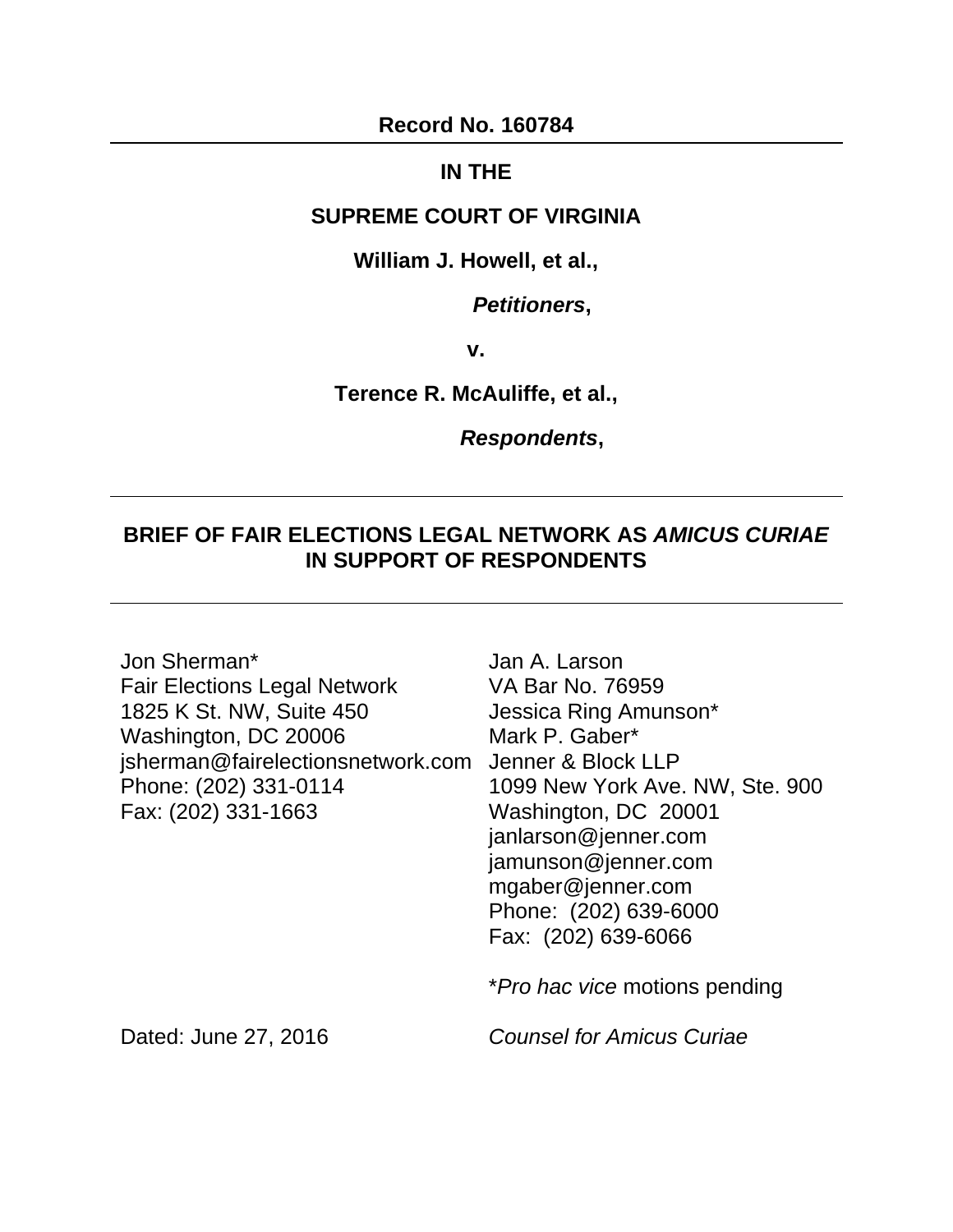## **TABLE OF CONTENTS**

| Petitioners Lack Standing To Bring Suit Based On An Alleged Injury<br>L.                                                                        |
|-------------------------------------------------------------------------------------------------------------------------------------------------|
| A. Petitioners Cannot Bring Suit In This Court To Challenge The                                                                                 |
|                                                                                                                                                 |
| C. Petitioners Misunderstand the Concept of Vote Dilution11                                                                                     |
| Petitioners Howell and Norment Do Not Have Standing To Bring Suit<br>$\Pi$ .<br>Based on an Alleged Injury to the General Assembly.  15         |
| III. Petitioner Norment Does Not Have Standing To Challenge the April<br>22nd Executive Order Based on His Plans to Run for Reelection in<br>20 |
|                                                                                                                                                 |
|                                                                                                                                                 |
| APPENDIX: WRITTEN CONSENT TO FILE AMICUS BRIEF                                                                                                  |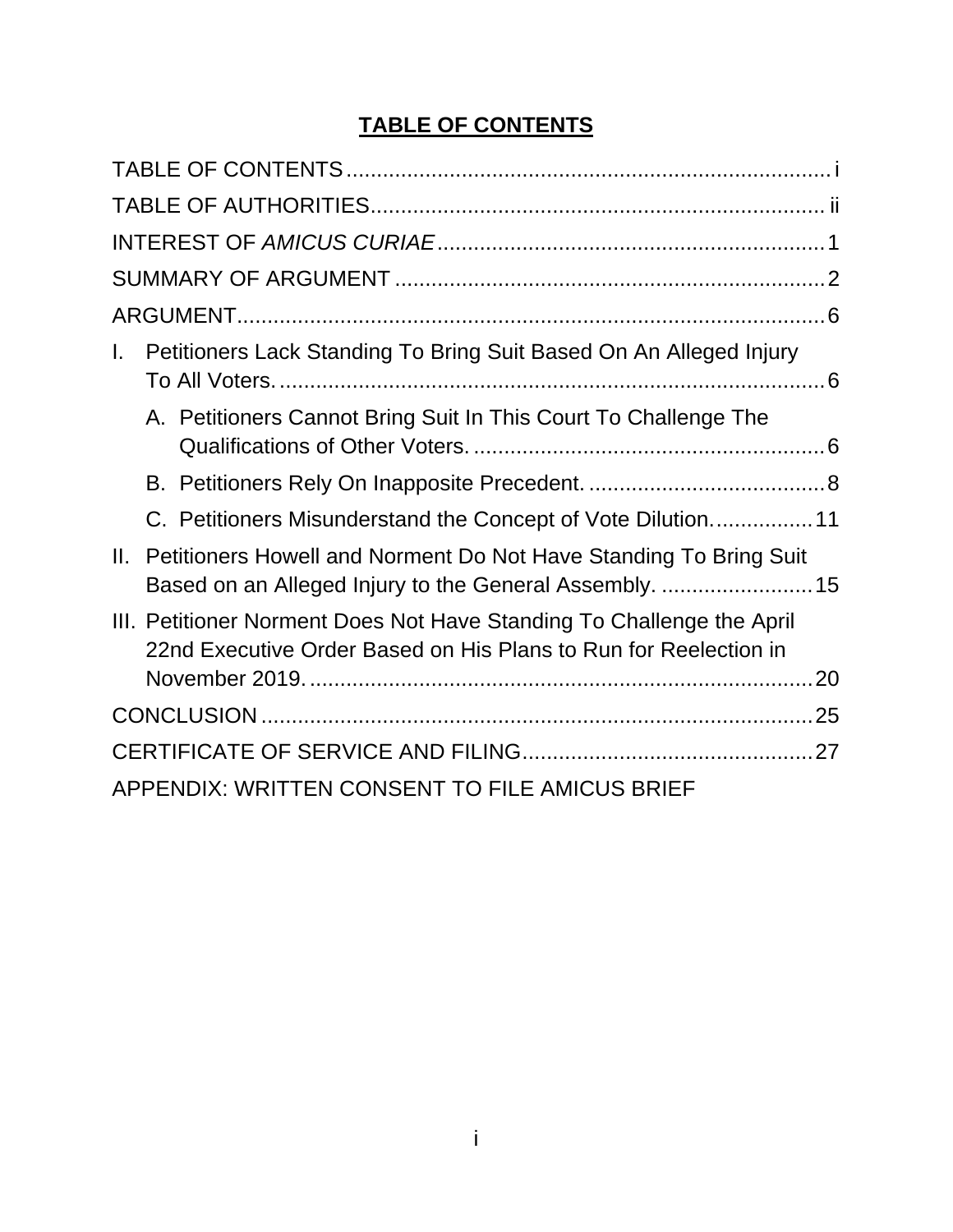# **TABLE OF AUTHORITIES**

## **CASES**

| Alabama Legislative Black Caucus v. Alabama, 135 S. Ct. 1257    |  |
|-----------------------------------------------------------------|--|
| Arizona Christian School Tuition Organization v. Winn, 563 U.S. |  |
| Arizona State Legislature v. Arizona Independent Redistricting  |  |
|                                                                 |  |
| Charles H. Wesley Educational Foundation, Inc. v. Cox, 408      |  |
|                                                                 |  |
| Collins v. Town of Goshen, 635 F.2d 954 (2d Cir. 1980)  12, 13  |  |
|                                                                 |  |
|                                                                 |  |
|                                                                 |  |
|                                                                 |  |
|                                                                 |  |
| Farrakhan v. Gregoire, 590 F.3d 989 (9th Cir. 2010), reh'g      |  |
| Friends of the Rappahannock v. Caroline County Board of         |  |
|                                                                 |  |
| Fulani v. League of Women Voters Education Fund, 882 F.2d       |  |
|                                                                 |  |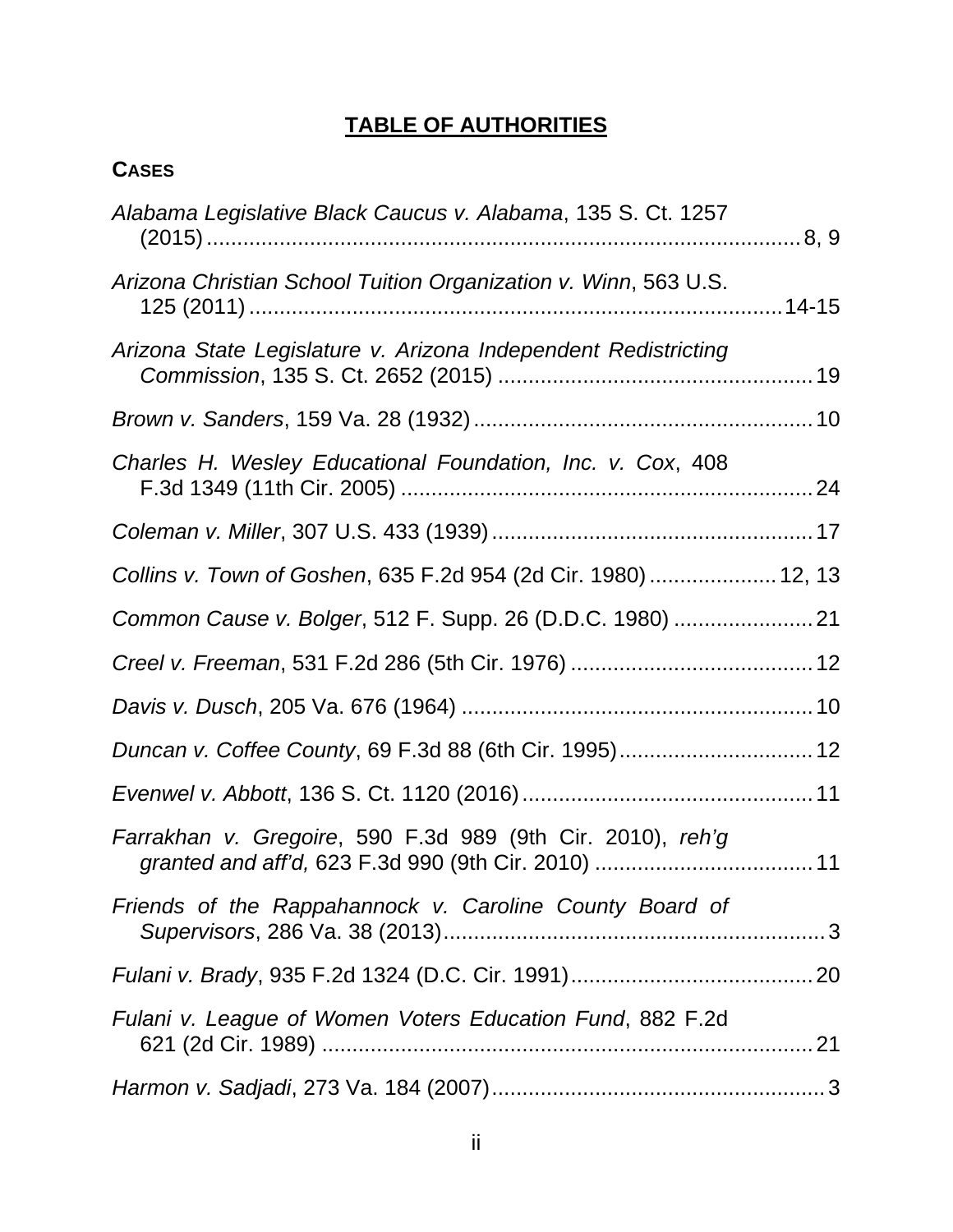| Jamerson v. Womack, 26 Va. Cir. 145, 1991 WL 835368                                                                        |     |
|----------------------------------------------------------------------------------------------------------------------------|-----|
| Kucinich v. Obama, 821 F. Supp. 2d 110 (D.D.C. 2011)  17, 19                                                               |     |
| LaRoque v. Holder, 650 F.3d 777 (D.C. Cir. 2011) 20, 21                                                                    |     |
| Locklear v. North Carolina State Board of Elections, 514 F.2d                                                              |     |
|                                                                                                                            |     |
| McConnell v. FEC, 540 U.S. 93 (2003), overruled by Citizens                                                                |     |
| Natural Law Party of the United States v. FEC, 111 F. Supp. 2d                                                             |     |
|                                                                                                                            |     |
|                                                                                                                            |     |
|                                                                                                                            |     |
|                                                                                                                            |     |
| Schlesinger v. Reservists Committee to Stop the War, 418 U.S.                                                              |     |
| School Board of City of Norfolk v. Giannoutsos, 238 Va. 144                                                                | . 7 |
|                                                                                                                            |     |
| Sutton v. Escambia County Board of Education, 809 F.2d 770                                                                 |     |
|                                                                                                                            |     |
|                                                                                                                            |     |
| Virginia Beach Beautification Commission v. Board of Zoning<br>Appeals of City of Virginia Beach, 231 Va. 415 (1986) 24-25 |     |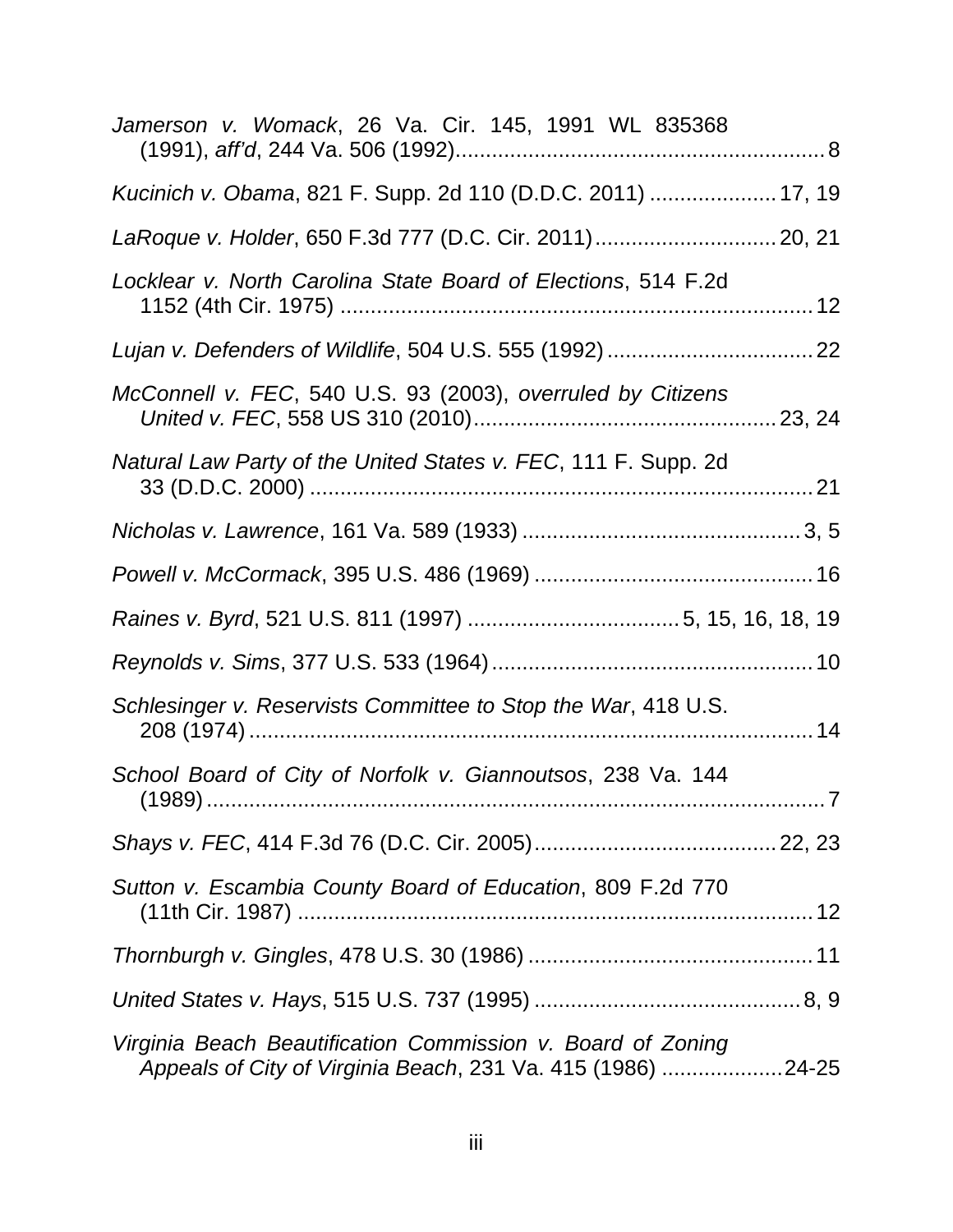| Vote Choice, Inc. v. DiStefano, 4 F.3d 26 (1st Cir. 1993)  21, 22                                                                                                                     |
|---------------------------------------------------------------------------------------------------------------------------------------------------------------------------------------|
|                                                                                                                                                                                       |
|                                                                                                                                                                                       |
| <b>STATUTES</b>                                                                                                                                                                       |
|                                                                                                                                                                                       |
|                                                                                                                                                                                       |
|                                                                                                                                                                                       |
| <b>OTHER AUTHORITIES</b>                                                                                                                                                              |
| Legislative Information System, H.B. 706 (2014 Session),<br>http://lis.virginia.gov/cgi-bin/legp604.exe?141+sum+HB706 18                                                              |
| Virginia Dept. of Elections, Elections Database,<br>http://historical.elections.virginia.gov/elections/search/year_fr<br>om:2000/year_to:2015/office_id:12/stage:General (last        |
| Virginia Dept. of Elections, Elections Database,<br>http://historical.elections.virginia.gov/elections/search/year_fr<br>om:2009/year_to:2015/office_id:9/stage:General (last visited |
| Virginia Dept. of Elections, Elections Database,<br>http://historical.elections.virginia.gov/elections/search/year_fr<br>om:1982/year_to:2015/office_id:9/stage:General (last visited |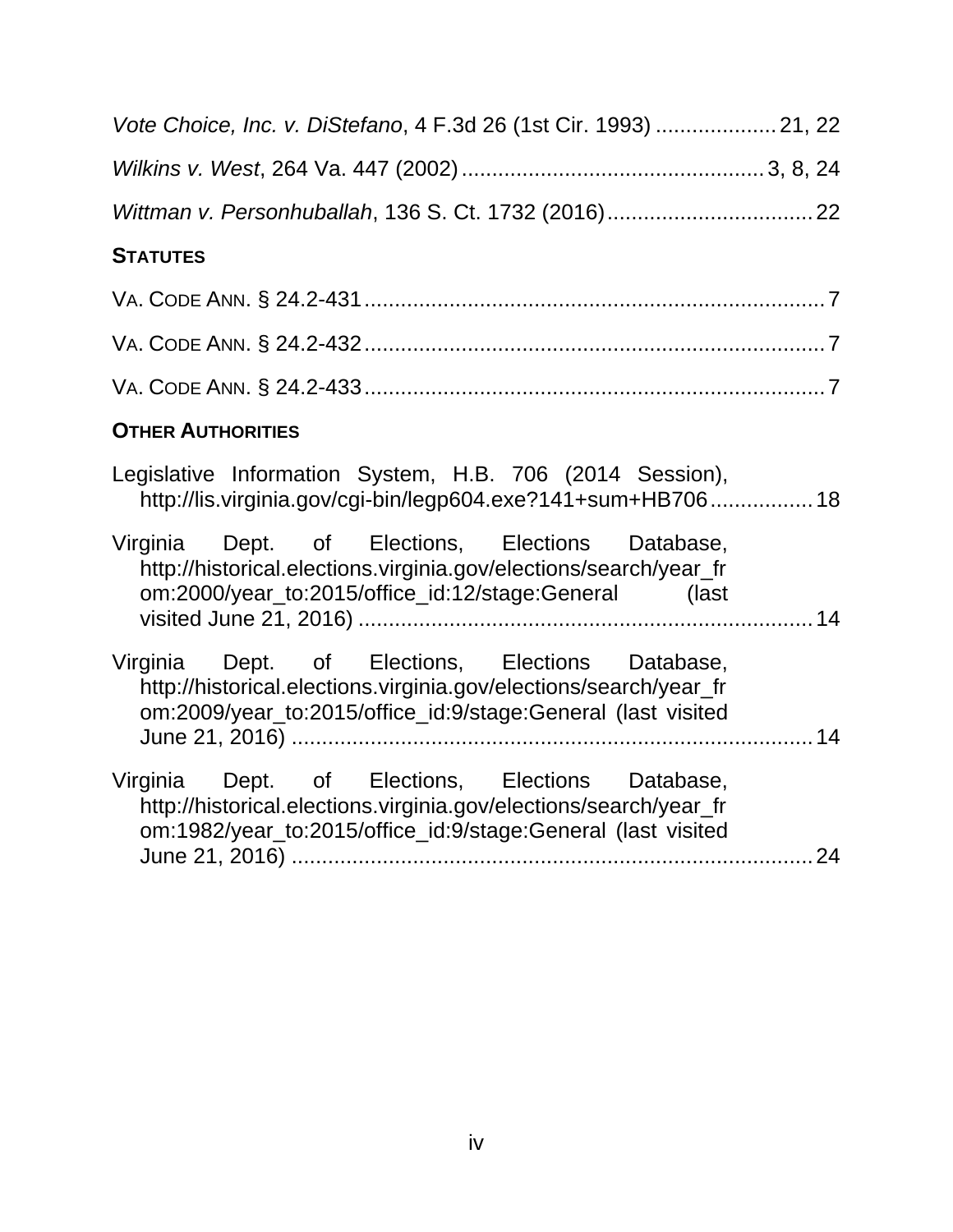#### **INTEREST OF** *AMICUS CURIAE*

Pursuant to Rule 5:30 of this Court, *amicus curiae* the Fair Elections Legal Network ("FELN") respectfully files this brief in support of Respondents.**<sup>1</sup>** FELN is a national, non-partisan voting rights, legal support, and election reform organization. FELN's mission is to remove barriers to registration and voting for traditionally underrepresented communities. FELN works to improve overall election administration through administrative, legal, and legislative reform and strives to make the processes of voter registration, voting, and election administration as accessible as possible for every American, with a particular focus on how these processes affect student, youth, and minority voters.

FELN has an interest in this case because the April 22nd Executive Order restored voting rights to certain ex-felons, removing a barrier to electoral participation for more than 200,000 Virginians. The organization's work in Virginia and elsewhere has focused substantially on barriers that affect minority voters, many of whom have been re-enfranchised by the Executive Order now being challenged before this Court. FELN expends resources in the Commonwealth of Virginia and has since 2007

 $\overline{\phantom{a}}$ 

<sup>&</sup>lt;sup>1</sup> Pursuant to Rule 5:30(b)(2), all parties have consented to the filing of this brief. Written consent from counsel for Petitioners and Respondents is being submitted along with this brief. *See* Appendix.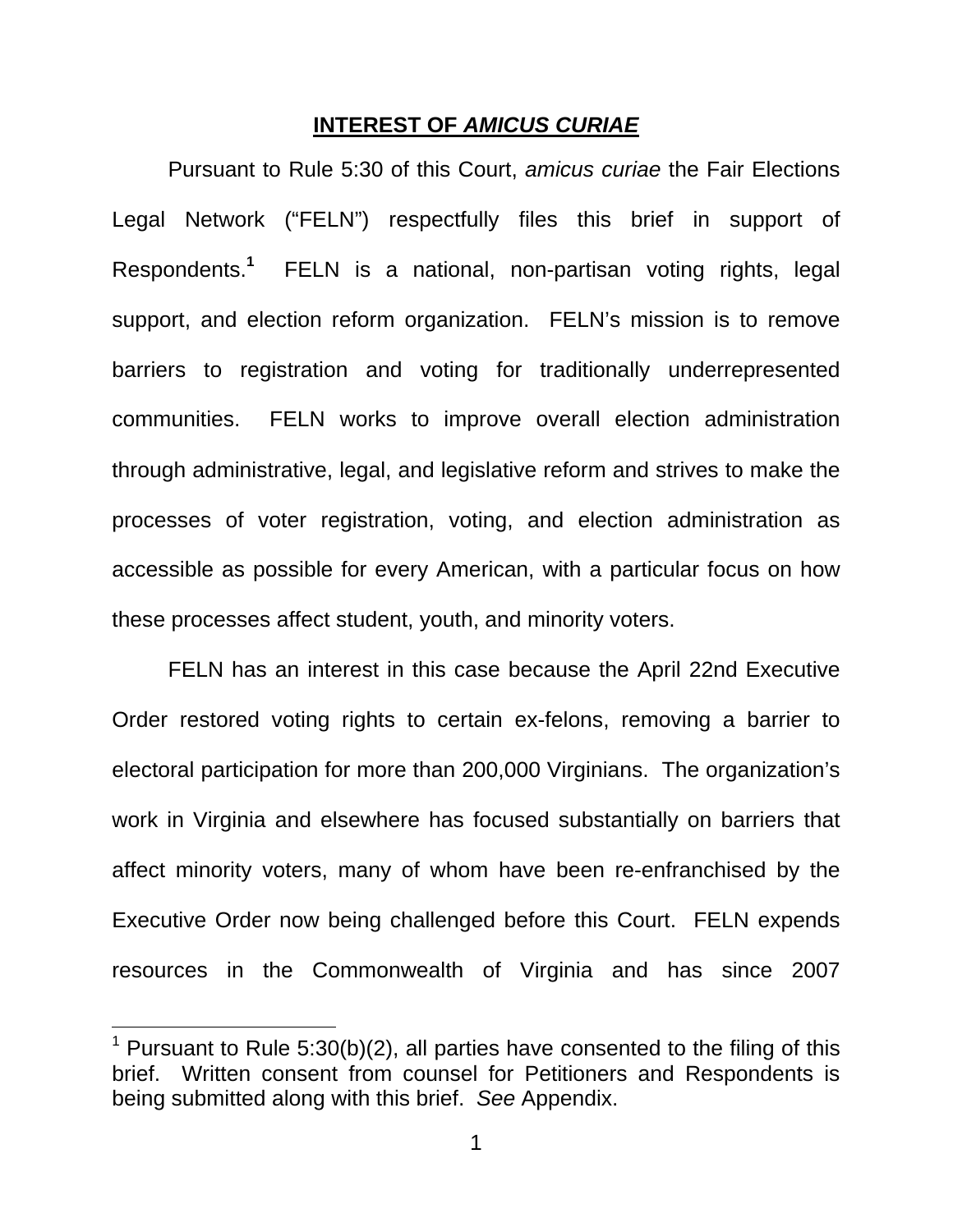encouraged various state and local government entities and officials to create an election administration system that is accessible, equitable, efficient, and secure. It has also assisted other organizations and citizens in understanding the mechanics of the Commonwealth's election system and what is required to register and vote. FELN regularly provides legal and technical assistance, as well as informational materials, to voter mobilization organizations in Virginia, some of which are presently engaged in registering ex-felons who have been re-enfranchised by the April 22nd Executive Order.

FELN fully supports the arguments that Respondents make on the merits as to why the April 22nd Executive Order is lawful and justified. However, FELN submits this brief for the specific purpose of assisting the Court in understanding that the Virginia legislators and voters who filed the Verified Petition for Writs of Mandamus and Prohibition in the Supreme Court of Virginia do not have standing to challenge the April 22nd Executive Order.

#### **SUMMARY OF ARGUMENT**

It is well-settled in this Court that as a matter of first principle, a party must have standing before it can bring a case to this Court for resolution. As this Court has recognized, "standing requires the plaintiff to show that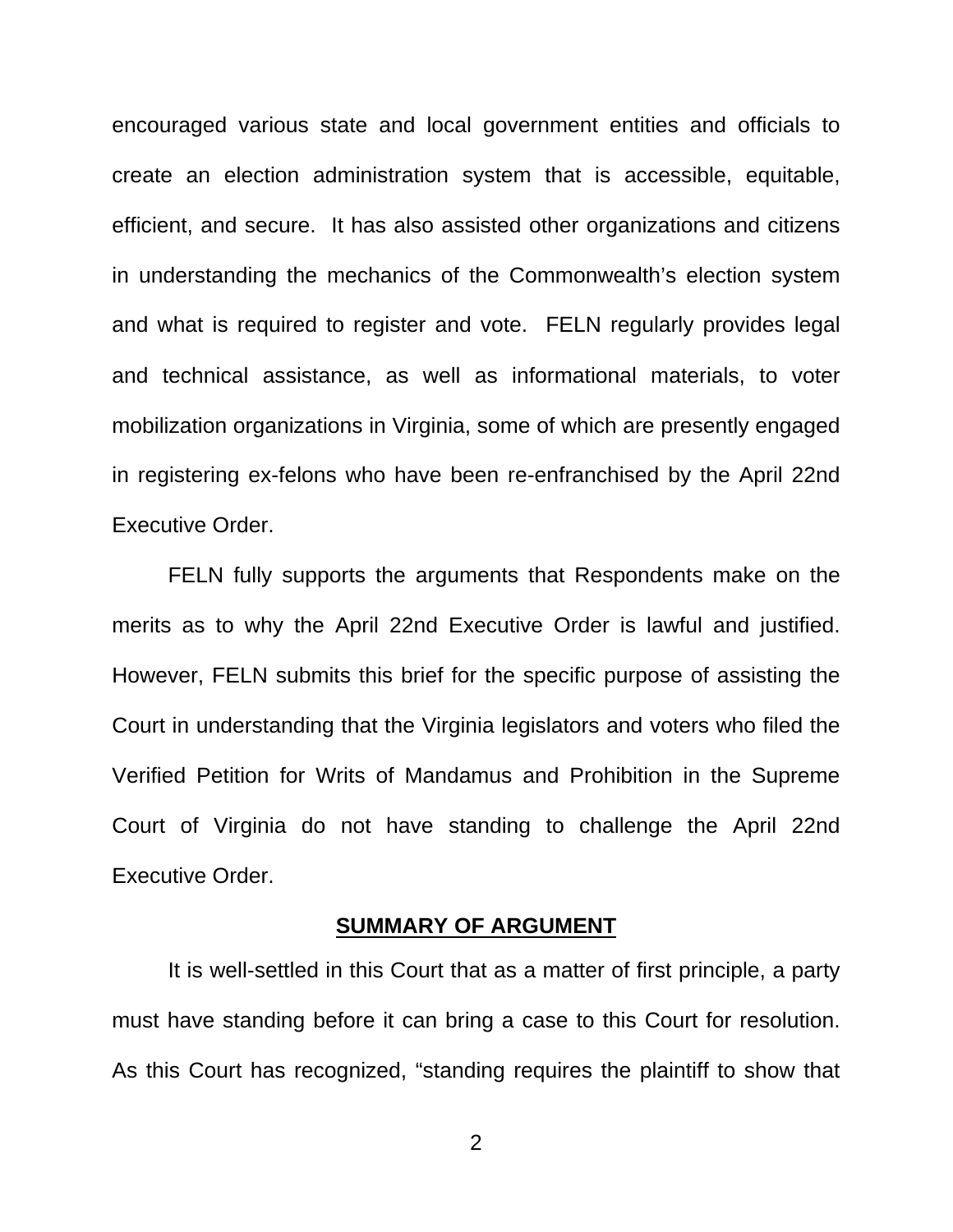he or she has suffered an 'injury in fact—an invasion of a legally protected interest that is (a) concrete and particularized, and (b) actual or imminent, not conjectural or hypothetical.'" *Wilkins v. West*, 264 Va. 447, 459 (2002) (quoting *United States v. Hays*, 515 U.S. 737, 743 (1995) (quoting *Lujan v. Defenders of Wildlife*, 504 U.S. 555, 560 (1992)) (internal quotation marks omitted)). In other words, a person "must show that he has an immediate, pecuniary and substantial interest in the litigation, and not a remote or indirect interest." *Nicholas v. Lawrence*, 161 Va. 589, 593 (1933). "Merely advancing a public right or redressing a public injury cannot confer standing on a complainant." *Wilkins*, 264 Va. at 458 (citing *Virginia Beach Beautification Comm'n v. Bd. of Zoning Appeals of City of Va. Beach*, 231 Va. 415, 419 (1986)). "[T]he complainant must allege facts demonstrating a particularized harm to some personal or property right, legal or equitable, or imposition of a burden or obligation upon the petitioner different from that suffered by the public generally." *Friends of the Rappahannock v. Caroline County Bd. of Supervisors*, 286 Va. 38, 48-49 (2013) (citations and internal quotation marks omitted).

Here, Petitioners lack the concrete and particularized injury that is required to establish their standing and their suit must be dismissed. *See Harmon v. Sadjadi*, 273 Va. 184, 193 (2007) ("Our jurisprudence is clear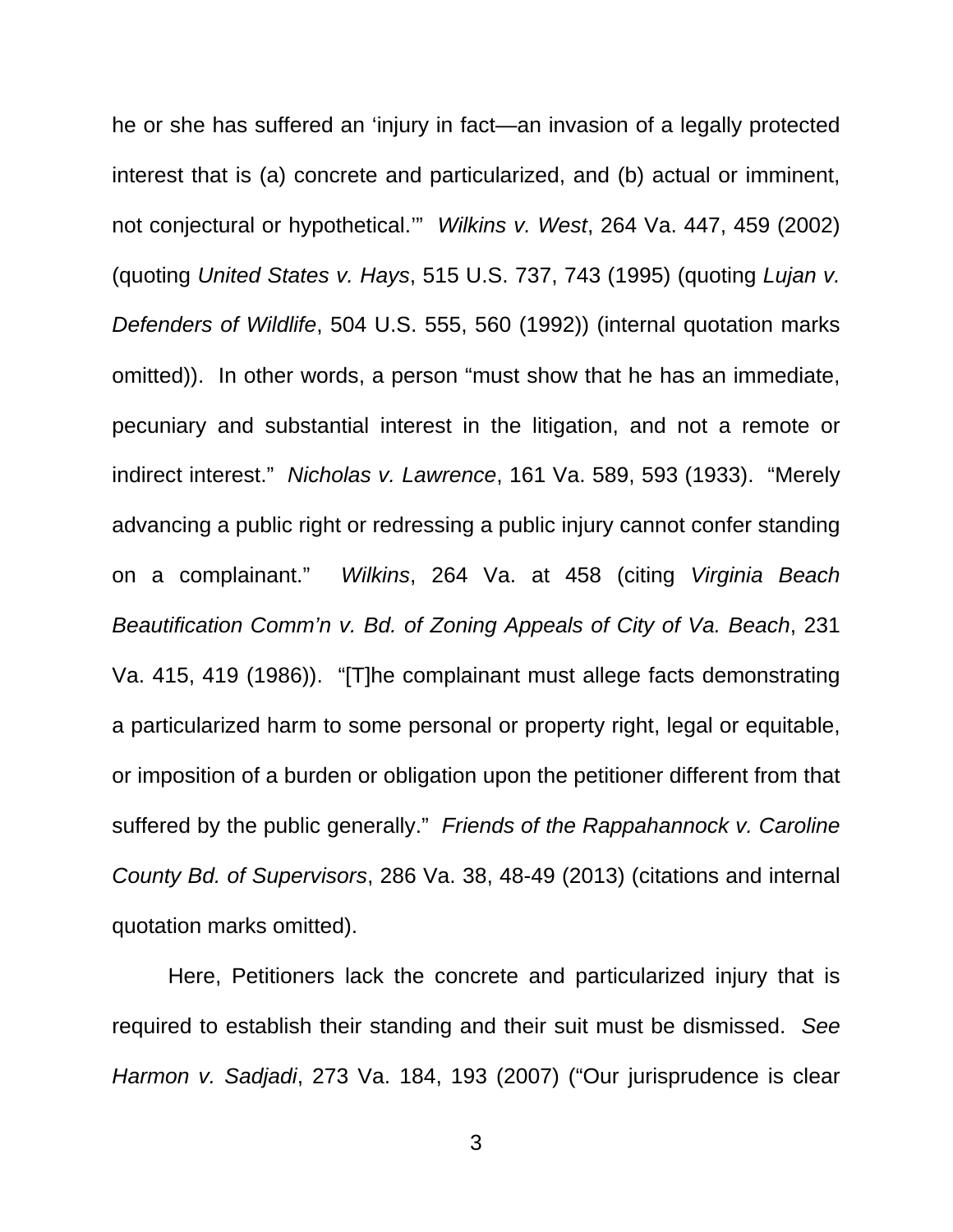that when a party without standing brings a legal action, the action so instituted is, in effect, a legal nullity."). While Petitioners allege three separate bases for their standing to challenge the April 22nd Executive Order, none of these is sufficient. As demonstrated below, Petitioners do not have (1) standing as voters; (2) standing as legislators asserting an injury to the Virginia General Assembly; or (3) standing as competitors or candidates to challenge the April 22nd Executive Order.

First, Petitioners lack standing to allege a generalized injury to all voters from the April 22nd Executive Order. Virginia law has a statutory procedure for voters to challenge the qualifications of other voters. Petitioners have not followed that process, choosing instead to improperly file an original action in this Court. But Petitioners cannot circumvent that statutory procedure and proceed in this Court simply by making vague references to "vote dilution" and citing to inapposite malapportionment and racial gerrymandering case law. Petitioners have failed to explain why they have suffered or will suffer any concrete and particularized harm that differentiates them from the public at large or from any individual who opposes the April 22nd Executive Order but lacks a personal stake in whether or not the law is upheld.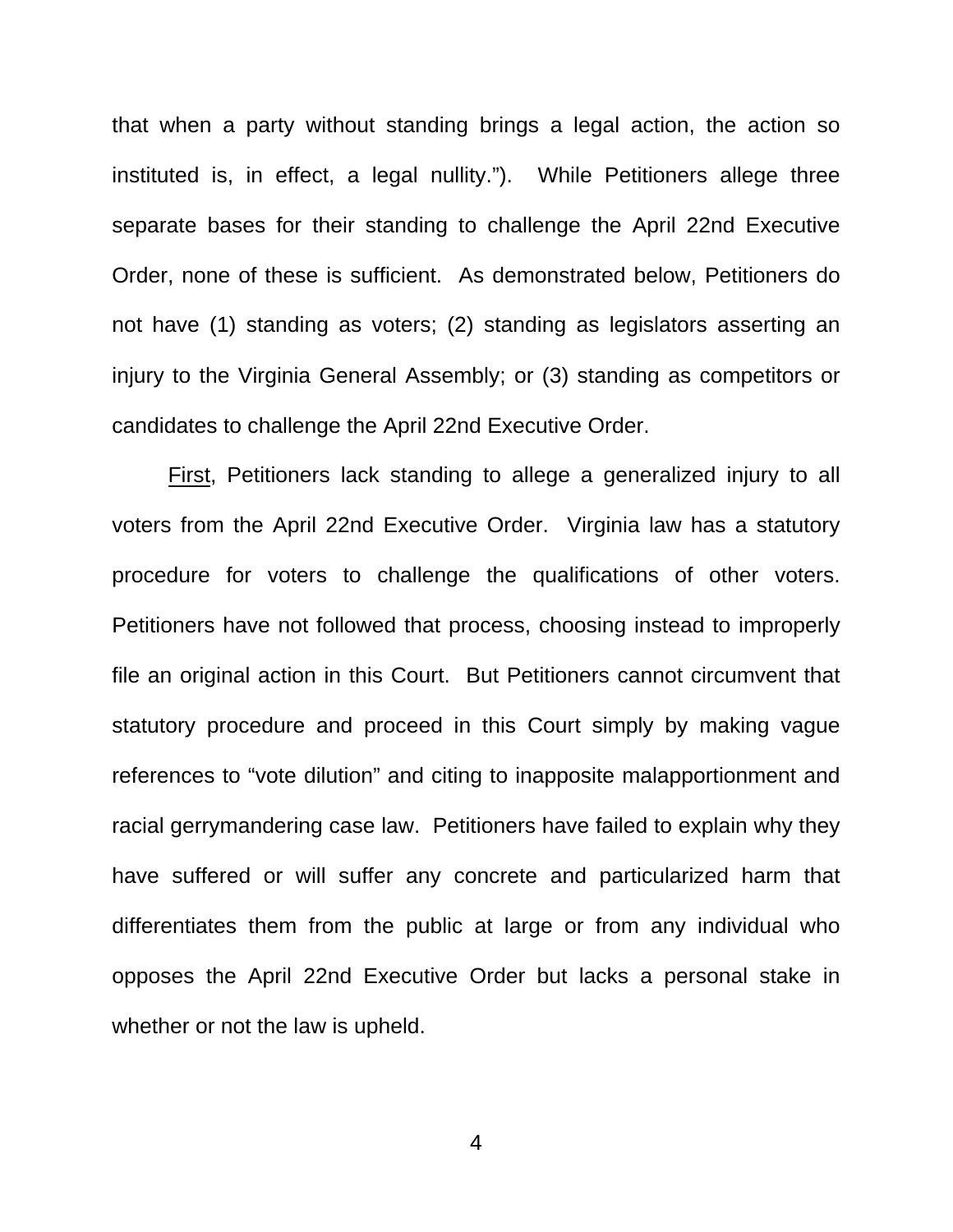Second, the legislator Petitioners lack standing to bring an action in their individual capacity alleging injuries to the legislative body based on the Governor purportedly exceeding his authority. As the U.S. Supreme Court has held, individual legislators may not claim an institutional injury and bring suit on behalf of a legislature. *Raines v. Byrd*, 521 U.S. 811 (1997). Indeed, the General Assembly itself has previously recognized this limitation, drafting legislation to authorize suit by individual legislators in some instances in the past. Of course, no such legislation was passed here and the legislator Petitioners do not—and could not—claim any authority to bring suit on behalf of the General Assembly.

Third, Petitioner Norment's claim that "he plans to run for re-election in 2019" (Petition 1 ¶ 1), cannot confer standing on him. Petitioner Norment does not allege what, if any, competitive disadvantage he faces as a result of the April 22nd Executive Order. Nor could he, given that the election is still more than three years away. Petitioner Norment's allegation that he is injured by the April 22nd Executive Order because "absent relief from this Court, he will be required to compete for re-election before an invalidly constituted electorate" in 2019 (Petition 15, 39), is the quintessential example of a "remote or indirect interest" that does not provide standing, *Nicholas*, 161 Va. at 593.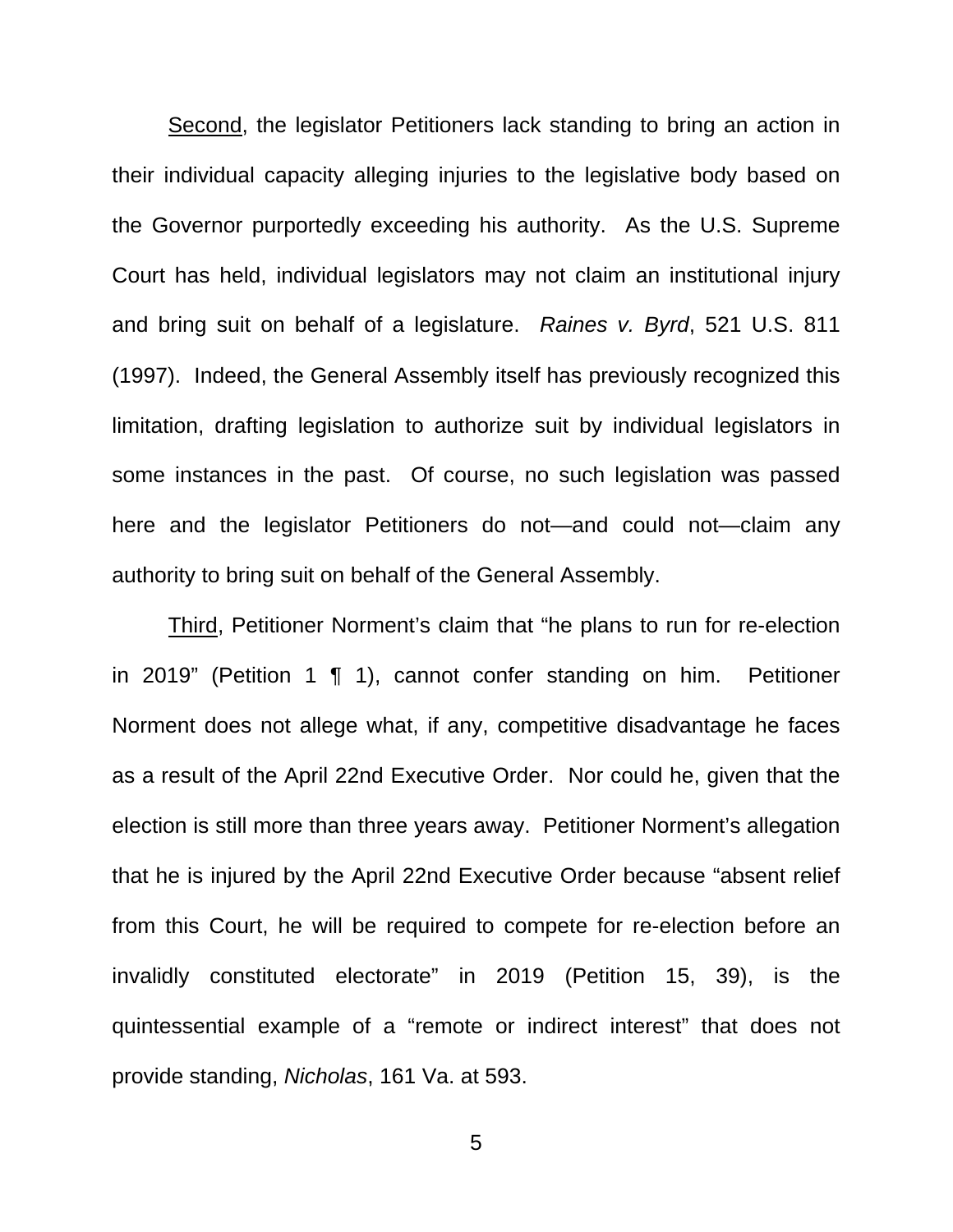Because Petitioners lack standing on each of the three grounds they allege, their Petition for Writs of Mandamus and Prohibition should be dismissed.

#### **ARGUMENT**

## **I. Petitioners Lack Standing To Bring Suit Based on an Alleged Injury to All Voters.**

Petitioners' primary standing argument is that they are injured as voters because the allegedly unlawful re-enfranchisement of thousands of ex-felons "dilute[s their] votes"; "unconstitutionally dilute[s their] right to suffrage, in violation of Article I, Section 6 [of the Virginia Constitution]"; and "threaten[s] the legitimacy of the November elections." (Petition 15-16.) Petitioners fundamentally misunderstand the concept of vote dilution and rely on inapposite precedent.

### **A. Petitioners Cannot Bring Suit in this Court To Challenge the Qualifications of Other Voters.**

As a threshold matter, if Petitioners want to challenge the qualifications of other voters, they are in the wrong court. The plain language of VA. CODE ANN. §§ 24.2-431 to 24.2-433 provides the proper procedure by which Petitioners can challenge the lawfulness of other voters' registrations. That statute provides in relevant part:

In addition to challenging a voter's registration before the general registrar, any three qualified voters may file with the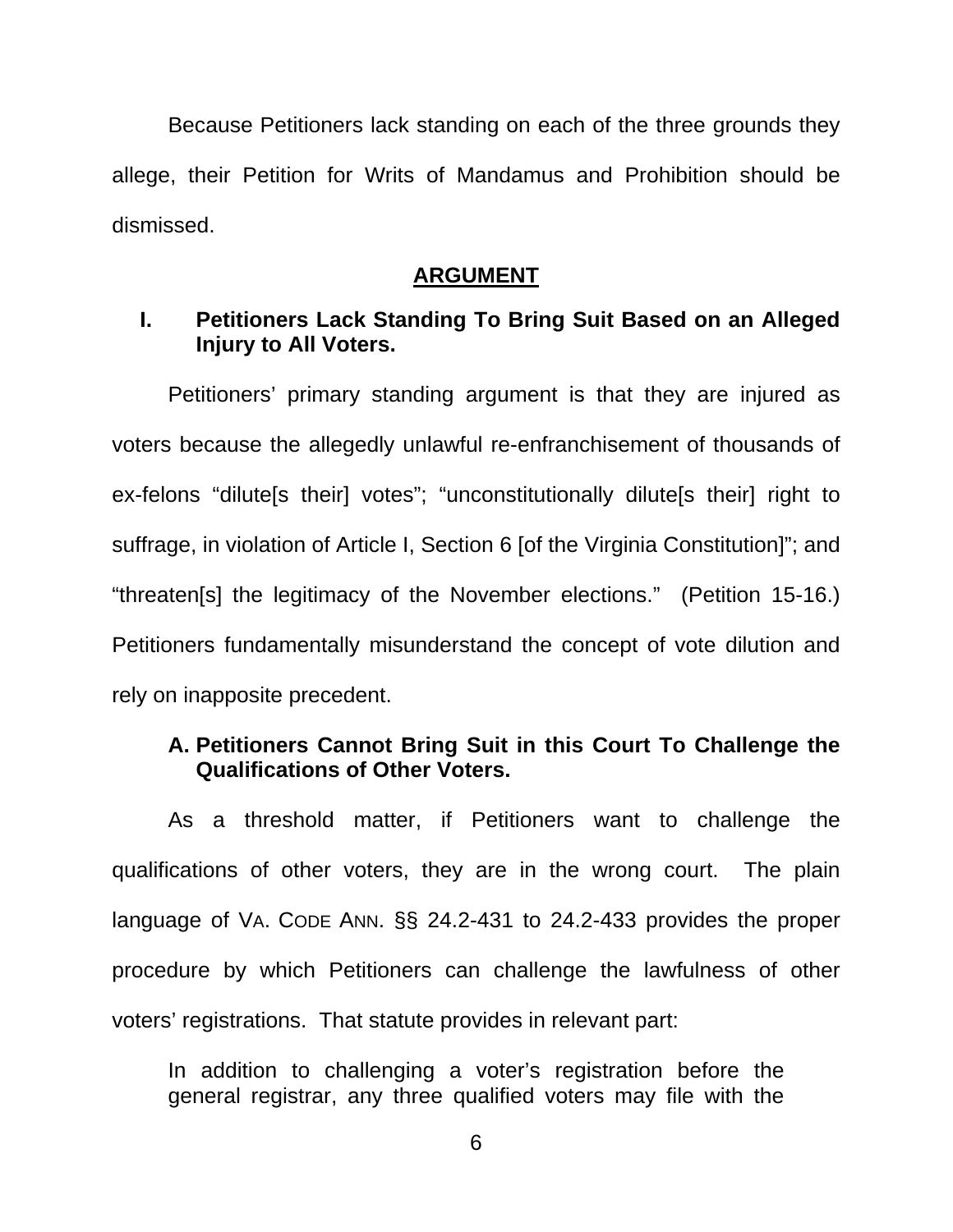circuit court of the county or city in which they are registered, a petition stating their objections to the registration of any person whose name is on the registration records for their county or city. However, no petition may be filed if the only objection raised is based on removal of residence from the precinct.

VA. CODE ANN. § 24.2-431. This statutory procedure mandates that petitioners provide 15 days' advance notice to the challenged registered voters, VA. CODE ANN. § 24.2-432, and the circuit courts' decisions are subject to an appeal as of right to this Court, VA. CODE ANN. § 24.2-433. Petitioners have not taken advantage of this procedure. Instead, they have improperly sought direct and extraordinary relief from this Court.

If Petitioners were entitled to bring suit in this Court simply by claiming vote dilution on the basis of the allegedly unlawful enfranchisement of other voters, then enacting VA. CODE ANN. §§ 24.2-431 to 433 would have been unnecessary and of no effect. As this Court has held, "[o]ne of the basic principles of statutory construction is that where a statute creates a right and provides a remedy for the vindication of that right, then that remedy is exclusive unless the statute says otherwise." *Sch. Bd. of City of Norfolk v. Giannoutsos*, 238 Va. 144, 147 (1989). Here, the General Assembly provided a right for voters to challenge the qualifications of other voters and that is the exclusive method by which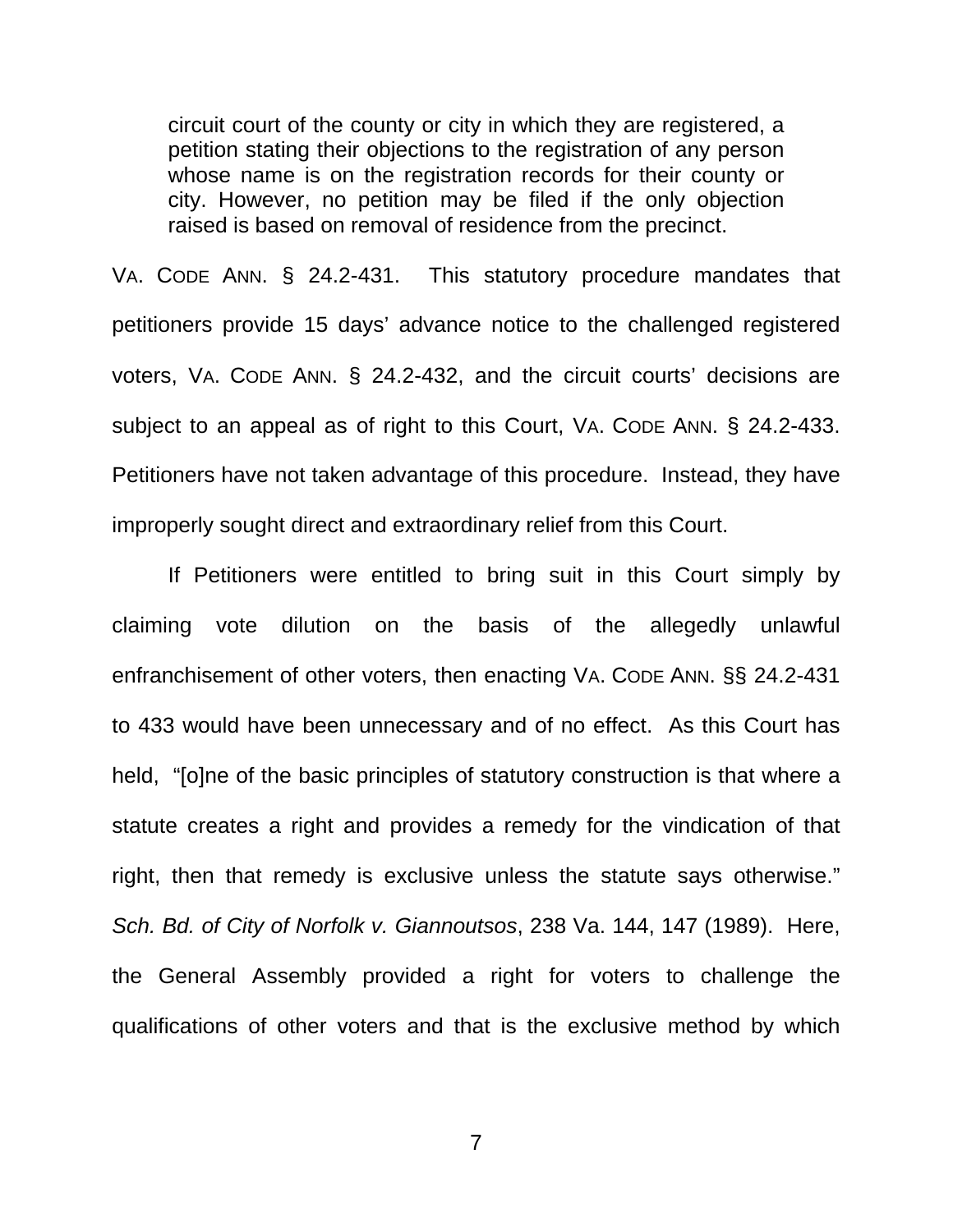voters can do so. Petitioners cannot make an end run around the statutory procedure prescribed by the General Assembly.

#### **B. Petitioners Rely on Inapposite Precedent.**

Even assuming, however, that Petitioners' circumvention of the statutory procedure is proper, Petitioners cannot proceed in this Court without establishing their standing. Neither Petitioners nor their *Amici Curiae* Former Attorneys General of Virginia (hereinafter "Attorneys General *Amici*") have cited a single case holding that voters have a legally cognizable vote dilution injury arising from a challenge to the *procedure* by which newly-enfranchised voters are added to the rolls. No such precedent exists. In lieu of authority for that proposition, Petitioners and the Attorneys General *Amici* cite a host of redistricting and malapportionment challenges that are entirely inapposite to the procedural challenge at issue here.

Standing in redistricting cases is generally governed by the rule that only a voter who lives in a district has standing to challenge the way that district was drawn. *See, e.g., Wilkins*, 264 Va. at 460; *Jamerson v. Womack*, 26 Va. Cir. 145, 1991 WL 835368, at \*1 (1991), *aff'd*, 244 Va. 506 (1992); *Ala. Legislative Black Caucus v. Alabama*, 135 S. Ct. 1257, 1265 (2015); *United States v. Hays*, 515 U.S. 737, 745 (1995). Such a rule makes sense as only a voter who lives within a gerrymandered district is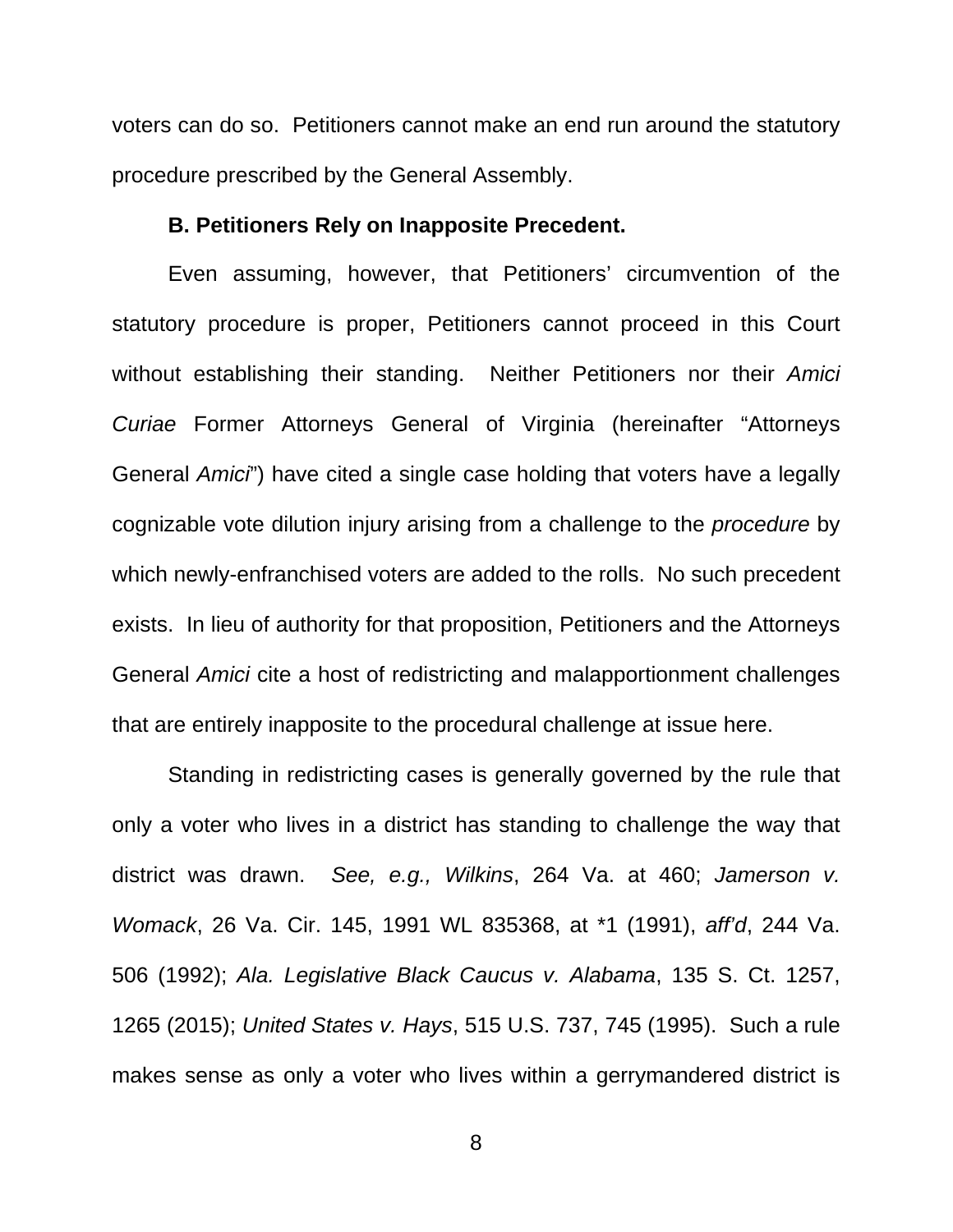harmed by the gerrymandering and there is a concrete injury that is particularized to voters in that district that can be redressed if the district is struck down as an unlawful racial gerrymander. *Alabama*, 135 S. Ct. at 1265; *Hays*, 515 U.S. at 745-46.

In redistricting cases, courts have generally rejected the concept of standing to bring a statewide claim and have required voters to bring gerrymandering claims on a district-by-district basis. *See Alabama*, 135 S. Ct. at 1265. As the U.S. Supreme Court has recognized, "[d]emonstrating the individualized harm our standing doctrine requires may not be easy in the racial gerrymandering context, as it will frequently be difficult to discern why a particular citizen was put in one district or another"; however, "[w]here a plaintiff resides in a racially gerrymandered district, . . . the plaintiff has been denied equal treatment because of the legislature's reliance on racial criteria, and therefore has standing to challenge the legislature's action." *Hays*, 515 U.S. at 744-45. As to other potential plaintiffs who might find the statewide redistricting plan objectionable, the Court found such individuals have "only a generalized grievance against governmental conduct of which he or she does not approve." *Id*. at 745.

Petitioners here fall in the latter category rather than the former. They have no particularized injury specific to the composition or boundaries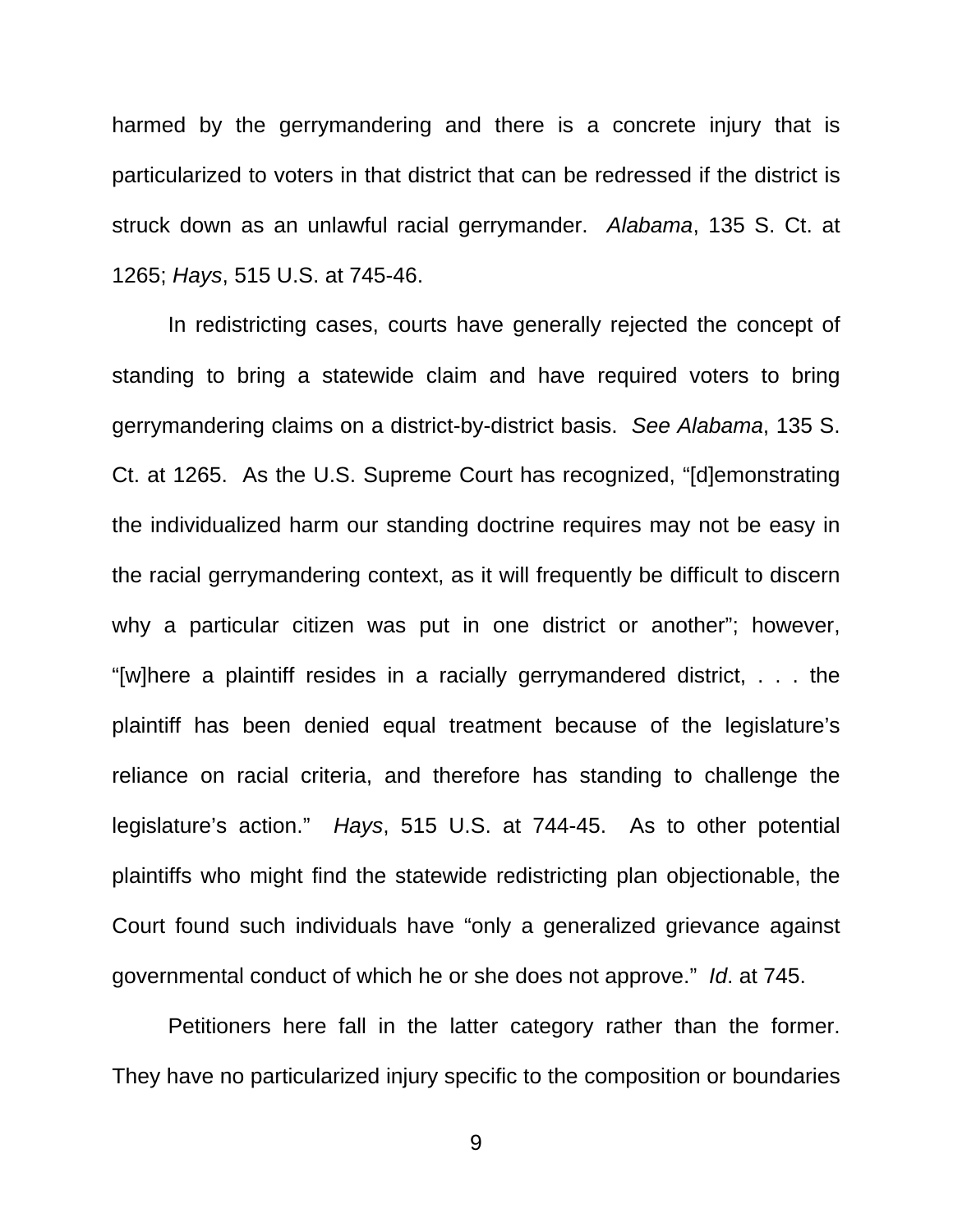of their districts or precincts, but instead assert only a "generalized grievance" that the Governor should not have re-enfranchised ex-felons throughout the Commonwealth using the particular procedure that he did. The redistricting cases on which they rely do not support them.

The malapportionment cases are similarly inapt. *Reynolds v. Sims*, 377 U.S. 533 (1964), the landmark case that held legislative district malapportionment violated the Equal Protection Clause of the Fourteenth Amendment, and its progeny concern an entirely different type of harm from that alleged by Petitioners, namely the "dilution of the weight of a citizen's vote." *Id*. at 555; *see also, e.g., Davis v. Dusch*, 205 Va. 676, 677, 680 (1964); *Brown v. Sanders*, 159 Va. 28, 45-47 (1932). In malapportionment cases, the injury conferring standing is the imbalance between the population of an electoral district vis-à-vis another district. This imbalance results in "dilution" in the relative power of voters living in overpopulated districts to influence the makeup of an elected body. There is a concrete harm to those living in the overpopulated and therefore underrepresented district. *Reynolds*, 377 U.S. at 562-63. Here, by contrast, the procedure by which the Governor restored ex-felons' voting rights has no effect on Petitioners' right to reside in equally populated districts; the April 22nd Executive Order does not alter the weight of any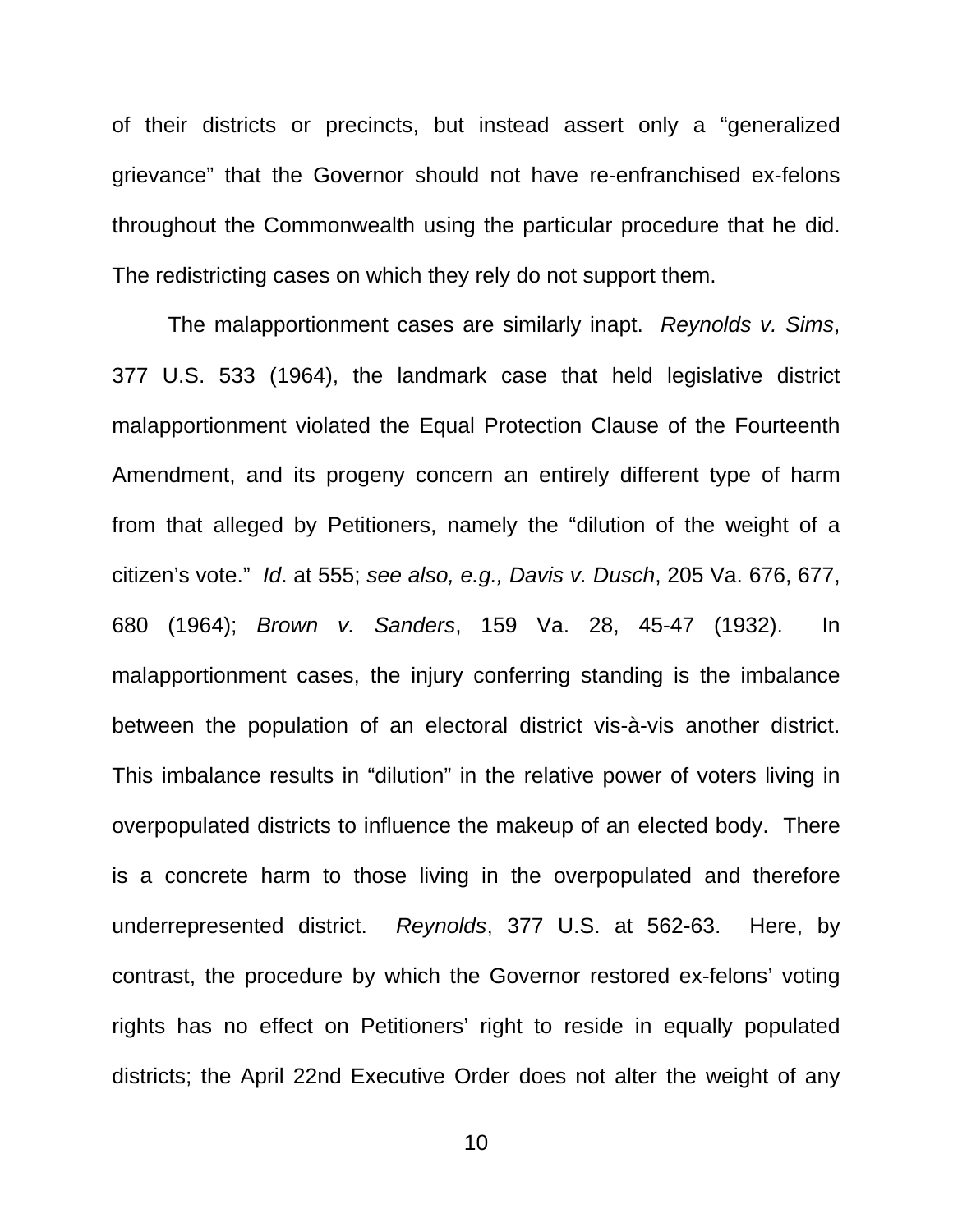Virginia resident's vote or introduce any inequity or imbalance whatsoever between individual voters. *Cf. Evenwel v. Abbott*, 136 S. Ct. 1120, 1132 (2016) (holding that states are not required to equalize state legislative districts based upon numbers of eligible voters, rather than total population).

#### **C. Petitioners Misunderstand the Concept of Vote Dilution.**

It is unclear what Petitioners mean by their repeated references to "vote dilution" given that even after newly-enfranchised voters are added to the rolls, the one-person-one-vote doctrine still applies and there is no inequality among the districts. In general "the focus of a vote dilution challenge is on the *effectiveness* of" a vote that has been successfully cast. *Farrakhan v. Gregoire*, 590 F.3d 989, 1006 (9th Cir. 2010), *reh'g granted and aff'd,* 623 F.3d 990 (9th Cir. 2010) (en banc) (emphasis in original). In vote dilution cases, the basis of the injury conferring standing is an alleged violation of the Equal Protection Clause or Section 2 of the Voting Rights Act (or state-law equivalents), *see generally Thornburgh v. Gingles*, 478 U.S. 30 (1986), provisions whose purpose is, in part, to protect the "effectiveness" of one's vote. But here, Petitioners' claimed injury—the blanket, rather than enumerated, restoration of ex-felon voting rights—has no nexus to their right to an "effective" vote. Petitioners offer no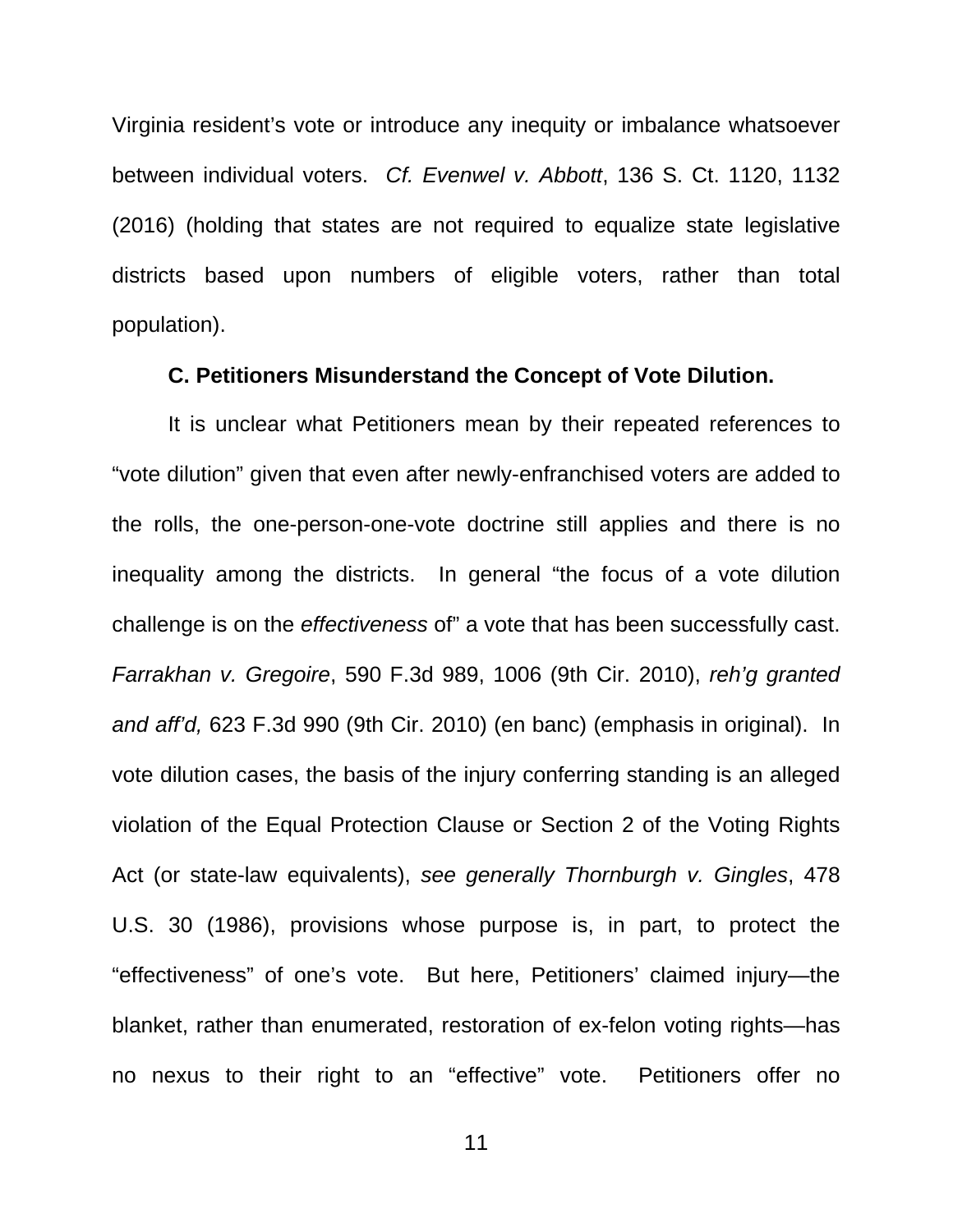explanation for how the provisions they contend require enumeration were enacted to protect the "effectiveness" of their vote. Petitioners do not, and could not, contend that any of the newly eligible voters were *ineligible* to have restored voting rights. They simply object to the procedural mechanism by which the ex-felons' rights were restored. Accordingly, contrary to the Attorneys General *Amici*'s claims, this is not "a textbook claim of vote dilution." (Brief of Attorneys General *Amici* at 27.). This case bears no relation to a vote dilution case.

To the extent Petitioners are instead arguing that enfranchising more voters increases the size of the electorate, thereby diminishing the potential *impact* of their vote, the very precedent they cite rejects this proposition. In *Duncan v. Coffee County, Tennessee*, 69 F.3d 88 (6th Cir. 1995), the Sixth Circuit panel wrote: "Merely expanding the voter rolls is, standing alone, insufficient to make out a claim of vote dilution." 69 F.3d at 94. More importantly, this entire line of cases, including *Duncan*, *Sutton v. Escambia County Board of Education*, 809 F.2d 770, 771 (11th Cir. 1987), *Collins v. Town of Goshen*, 635 F.2d 954, 958-59 (2d Cir. 1980), *Creel v. Freeman*, 531 F.2d 286, 287 (5th Cir. 1976), and *Locklear v. North Carolina State Board of Elections*, 514 F.2d 1152, 1154 (4th Cir. 1975), implicates the *composition* of a district, *i.e.* whether there is a sufficient state interest to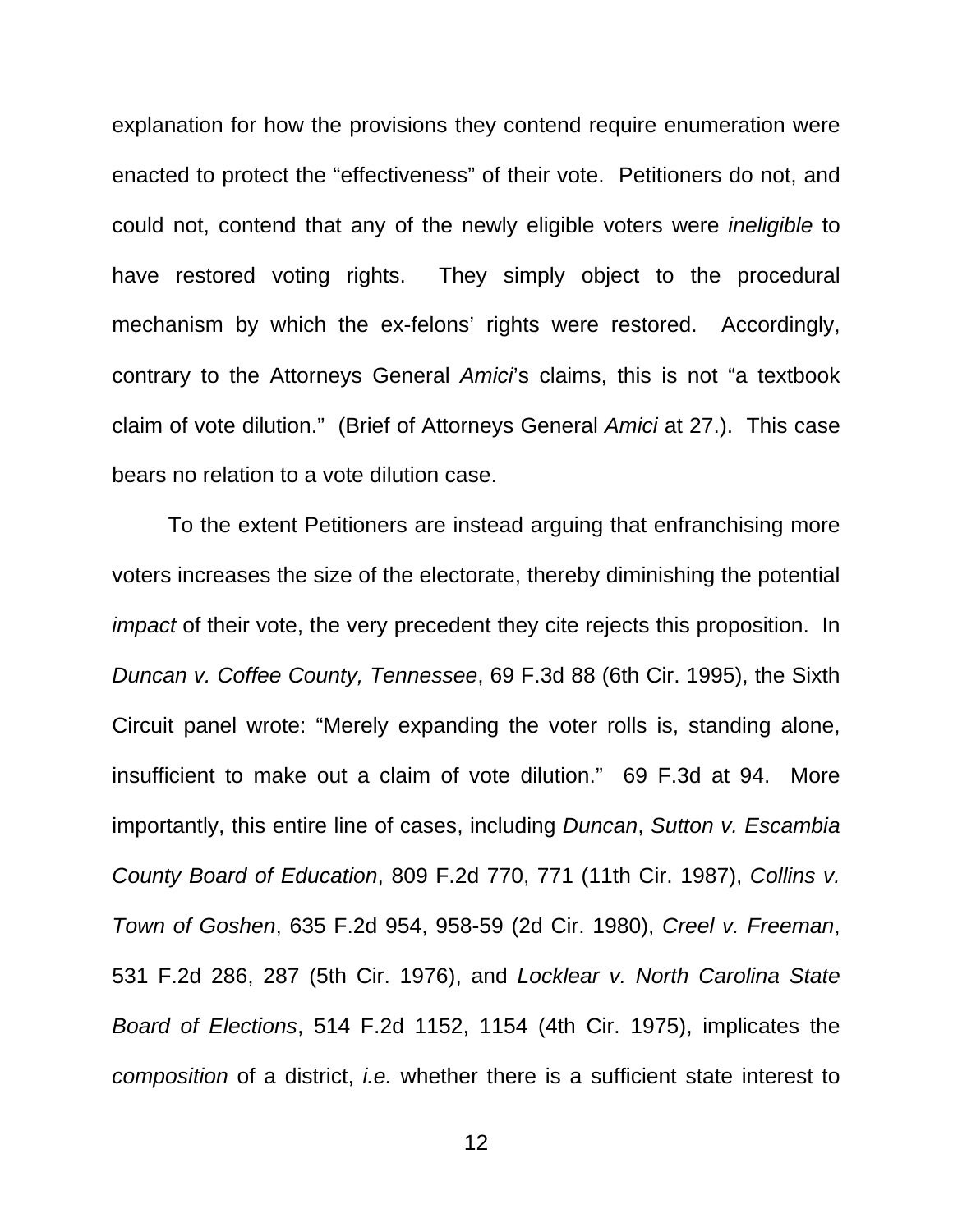justify allowing non-residents to vote in a particular election. *See Collins*, 635 F.2d at 959 (contrasting *Reynolds* vote dilution with the issue in these cases, "how suffrage should be granted among putative electors having different degrees of interest in the special body to be elected") (citation and quotation marks omitted). Again, Petitioners and Attorneys General *Amici* do not attack the Commonwealth's interest in enfranchising ex-felons and its right to do so, but only the procedure by which the Commonwealth's Administration accomplished its goals.

At bottom, Petitioners' theory of vote dilution here rests on a flawed assumption—that the potential impact of an individual voter decreases as the total size of the electorate increases. In reality, the margin of victory, *i.e.* the competitiveness of elections, can remain the same even as the overall size of an electorate increases. There can be a landslide in an election with a smaller electorate or in an election with a larger electorate, or a razor-thin margin regardless of the size of the electorate or turnout. An election can be won by 300 votes with an electorate of 10,000 voters; the same margin of victory could result from an election involving 100,000 or 1,000,000 voters. For example, in 2013, current Attorney General Mark Herring defeated his opponent Mark Obenshain by 165 votes out of 2,212,851 total votes cast and, in 2005, then-Attorney General now ex-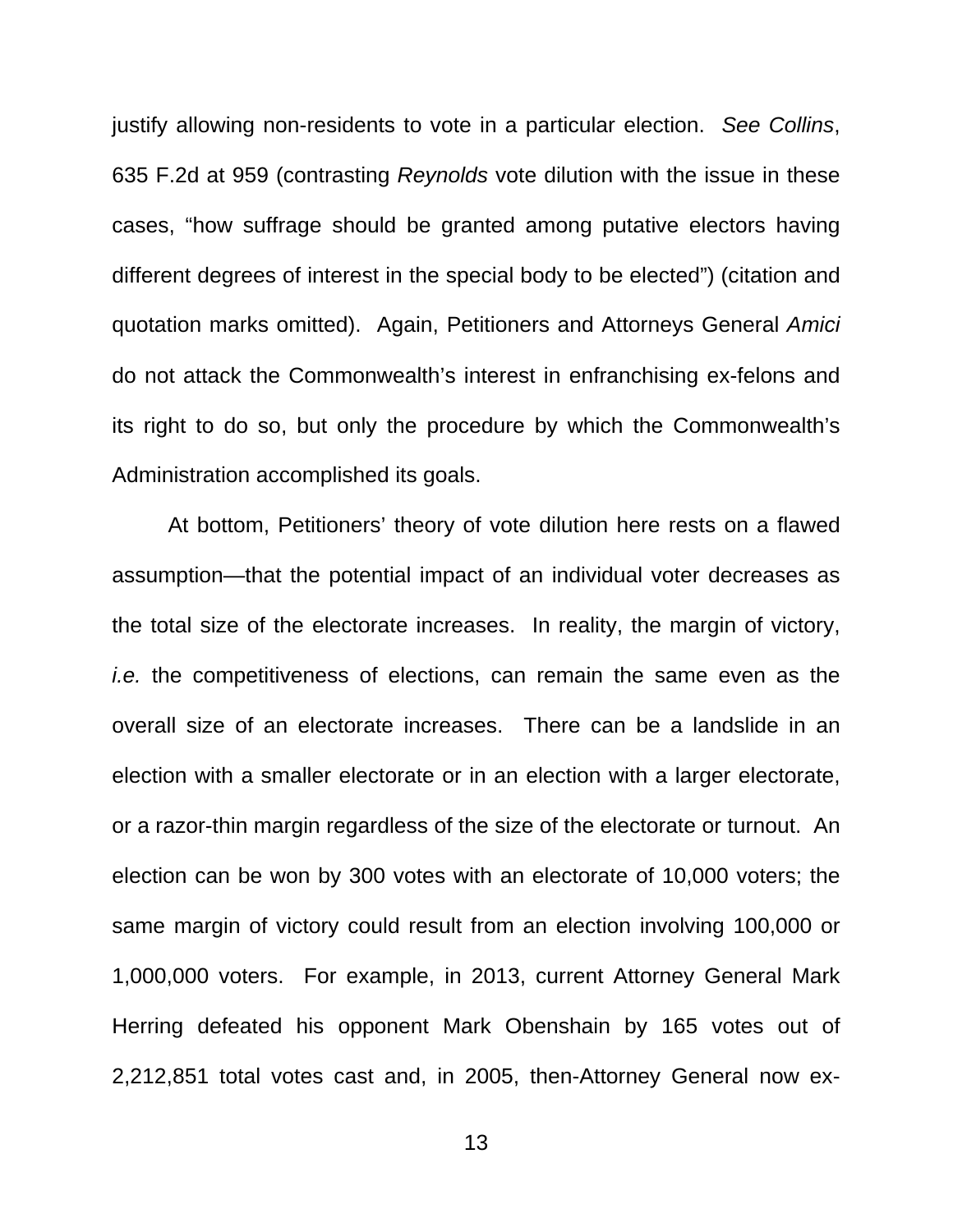Governor Bob McDonnell won his race by 323 votes out of 1,943,250 total votes cast.<sup>2</sup> By comparison, Petitioner Norment won Senate District 3 last year by over 20,000 votes.<sup>3</sup> The size of the electorate has nothing to do with the relative competitiveness of elections and therefore has nothing to do with the relative potential impact of any one individual's vote. The relative impact of an individual vote turns on how competitive the race is, *not* how many total votes are cast.

The implications of such a flawed notion of vote dilution would obviously be far-reaching. If adopted, Petitioners' theory would also give them standing to challenge the lawfulness of any statutes, regulations, executive orders, and policies regarding United States citizenship under the auspices of a "vote dilution" injury. Standing doctrine could not possibly tolerate such an open-ended set of "cases or controversies" so divorced from personal stakes in the outcome of litigation. *See Schlesinger v. Reservists Comm. to Stop the War*, 418 U.S. 208, 217-19 (1974) (concluding that the "generalized interest of all citizens in constitutional governance" does not support standing); *see also Ariz. Christian Sch.*   $\overline{2}$ <sup>2</sup> *See* Virginia Dept. of Elections, Elections Database,http://historical.elections.virginia.gov/elections/search/year\_from: 2000/year\_to:2015/office\_id:12/stage:General (last visited June 21, 2016). <sup>3</sup> *See* Virginia Dept. of Elections, Elections Database, http://historical.elections.virginia.gov/elections/search/year\_from:2009/year \_to:2015/office\_id:9/stage:General (last visited June 21, 2016).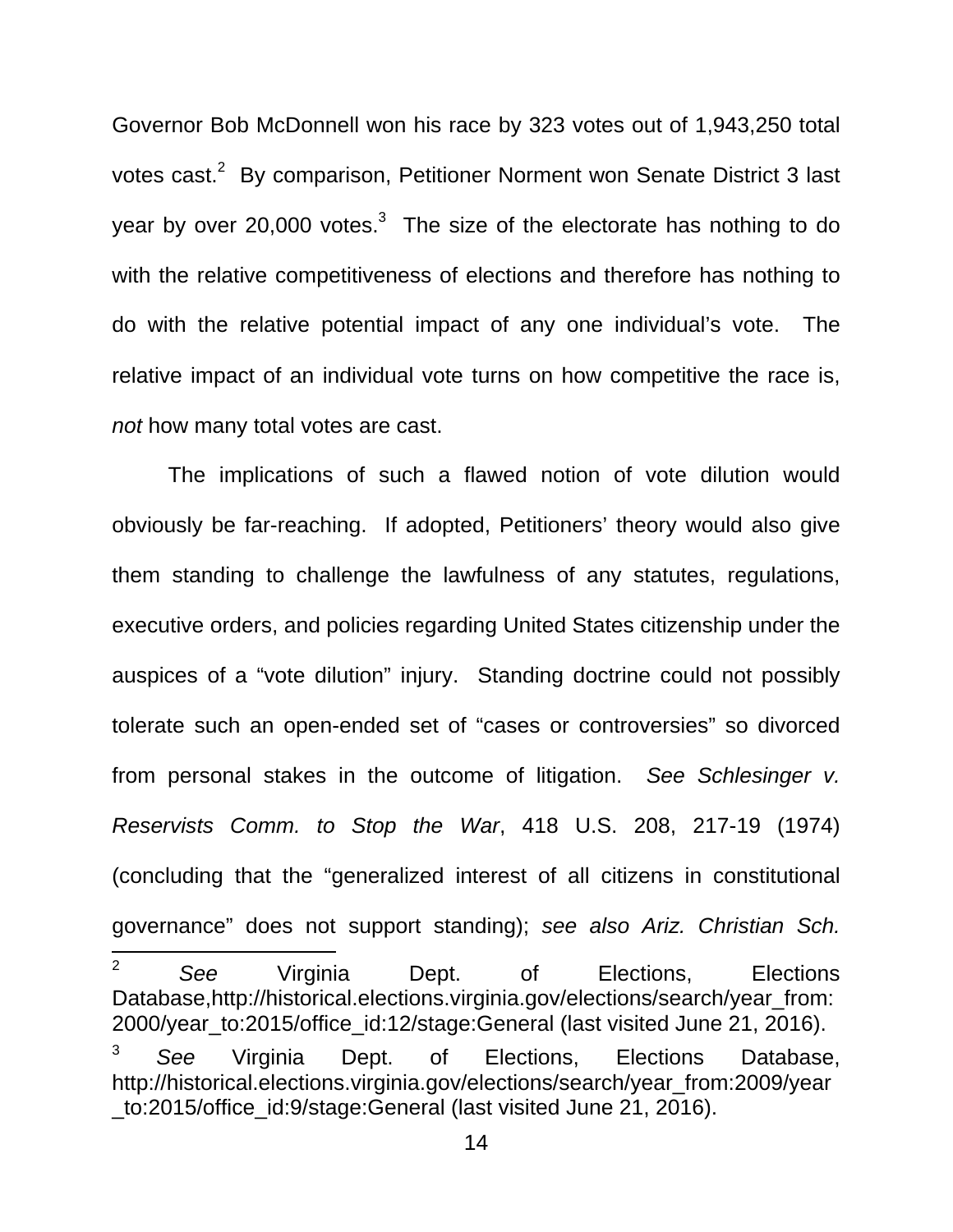*Tuition Org. v. Winn*, 563 U.S. 125, 145-46 (2011) ("Few exercises of the judicial power are more likely to undermine public confidence in the neutrality and integrity of the Judiciary than one which casts the Court in the role of a Council of Revision, conferring on itself the power to invalidate laws at the behest of anyone who disagrees with them."). Since Petitioners' alleged vote dilution is not in fact dilution such that it would establish a legally cognizable injury, their claimed standing as registered Virginia voters must be rejected.

## **II. Petitioners Howell and Norment Do Not Have Standing To Bring Suit Based on an Alleged Injury to the General Assembly.**

Petitioners Howell and Norment also contend that they have standing because the General Assembly suffered an injury when Governor McAuliffe purportedly exceeded his constitutional authority to restore ex-felons' civil rights, violating the separation of powers, failing to faithfully execute the laws and infringing the Legislature's right to initiate constitutional amendments. (Petition 39.) As a general rule, the U.S. Supreme Court has held that individual legislators may not claim an institutional injury and bring suit on behalf of a legislature. *Raines v. Byrd*, 521 U.S. 811 (1997). In *Raines*, six members of Congress filed suit to challenge the constitutionality of the Line Item Veto Act. *Id*. at 814. As a threshold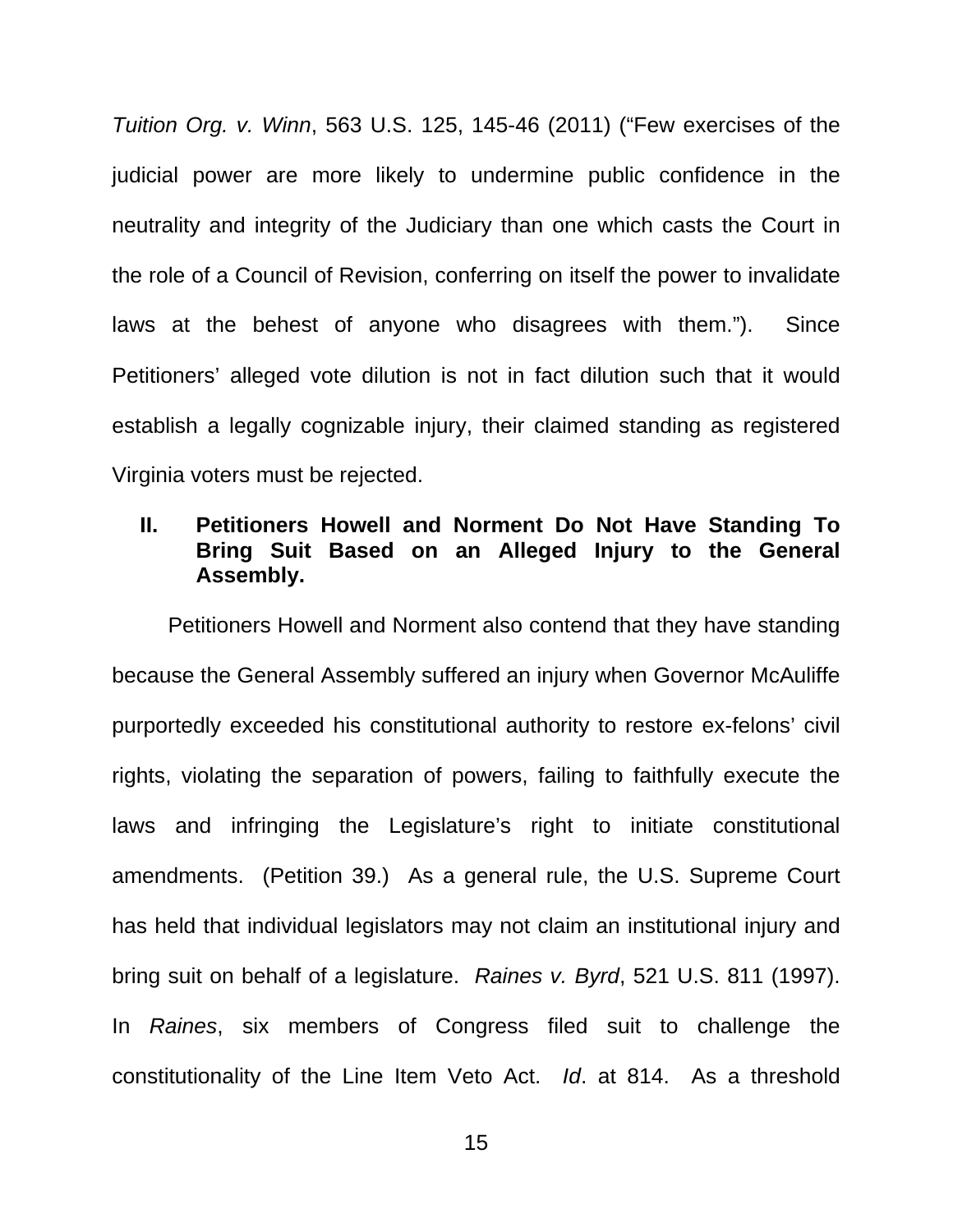matter, the Supreme Court analyzed whether the plaintiffs had sufficiently alleged an injury that was "personal, particularized, concrete, and judicially cognizable," *id*. at 820, and concluded that they did not have a personal stake in the litigation:

the injury claimed by the Members of Congress here is not claimed in any private capacity but solely because they are Members of Congress. If one of the Members were to retire tomorrow, he would no longer have a claim; the claim would be possessed by his successor instead. The claimed injury thus runs (in a sense) with the Member's seat, a seat which the Member holds . . . as trustee for the constituents, not as a prerogative of personal power.

*Id.* at 821 (citation omitted). In reaching this conclusion, the Supreme Court contrasted *Powell v. McCormack*, 395 U.S. 486 (1969), in which a member of Congress sued to reverse his exclusion from the House of Representatives, since that was not an "institutional injury," but a personal one. 521 U.S. at 820-21. By contrast, the claimed injury in *Raines* was in fact "widely dispersed" and "necessarily [impacted] all Members of Congress and both Houses . . . equally." *Id*. at 829, 821. Accordingly, none of the individual plaintiffs could claim a "personal stake" in the suit. *Id.* at 830. Here too, the individual legislators—though they have leadership positions—do not have an individualized stake in the suit; the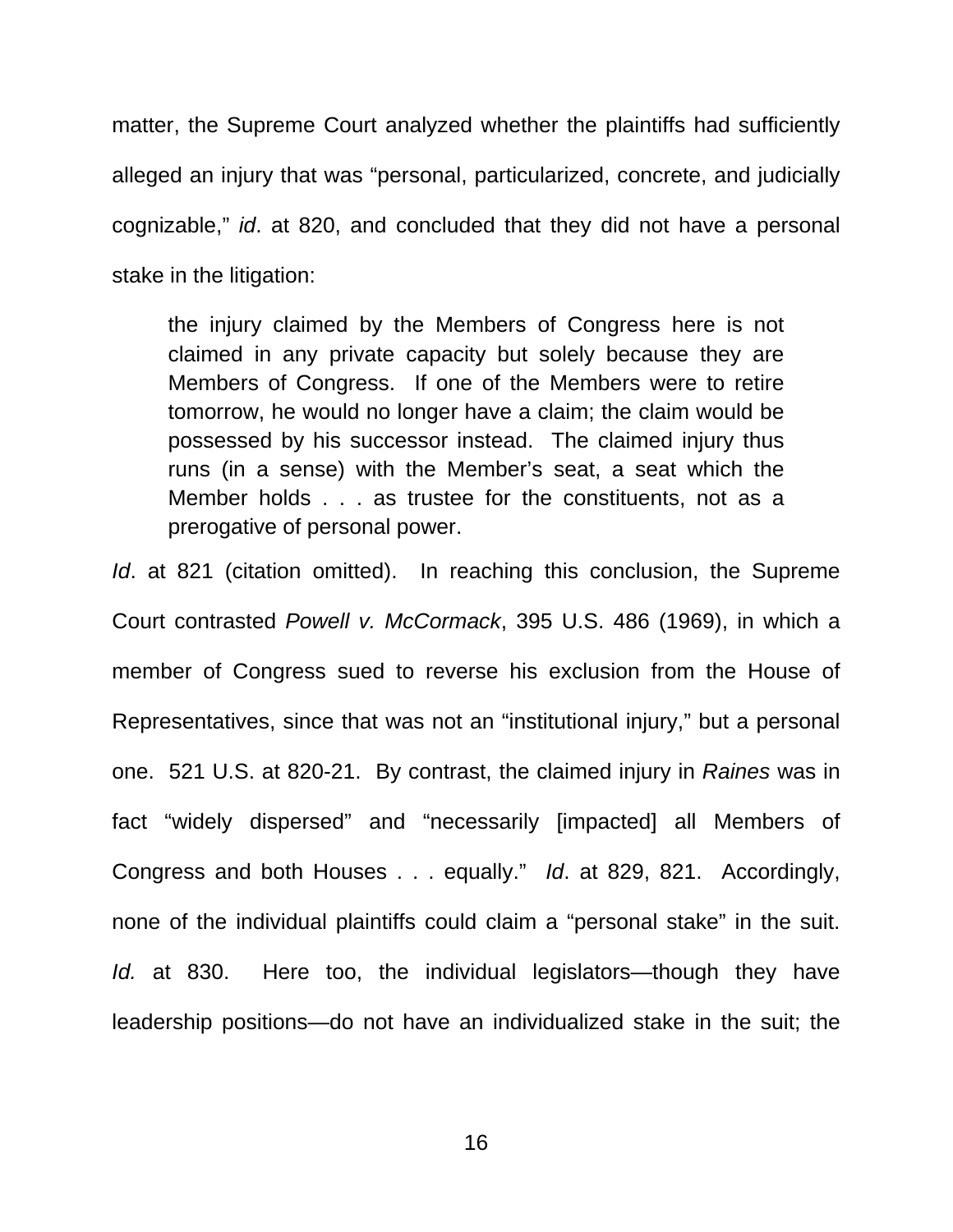claimed injury is to the General Assembly as an institution, not to its members.

 Similarly, in *Kucinich v. Obama*, 821 F. Supp. 2d 110 (D.D.C. 2011), the court held that a group of ten members of the House of Representatives lacked standing to challenge alleged violations of the War Powers Resolution on the grounds that the claimed injury "impacts the whole of Congress—not solely the ten plaintiffs[ ] before the Court." *Id*. at 117-18. The court found that *Raines* was squarely on point:

As there is nothing making this deprivation uniquely personal to the ten Members before the Court, the plaintiffs' argument, at its core, is exactly that expressed by the plaintiffs in *Raines* that the President's actions have "'alter[ed] the constitutional balance of powers between the Legislative and Executive Branches,' to their detriment." *Chenoweth*, 181 F.3d at 116 (quoting *Raines*, 521 U.S. at 816, 117 S.Ct. 2312). And, "[s]imply put, *Raines* teaches that generalized injuries that affect all members of Congress in the same broad and undifferentiated manner are not sufficiently 'personal' or 'particularized,' but rather are institutional, and too widely dispersed to confer standing." *Kucinich*, 236 F.Supp.2d at 7.

*Kucinich*, 821 F. Supp. 2d at 118.<sup>4</sup>

 $\overline{\phantom{a}}$ 

<sup>4</sup> *Raines* did identify a narrow exception, which permits legislators to claim an institutional injury in certain circumstances. Under *Coleman v. Miller*, 307 U.S. 433 (1939), legislators may sue to challenge the unlawful nullification of their votes as legislators. In that case, twenty state legislators sued "as a bloc" to enjoin a law that would not have been enacted by a deadlocked state Senate of forty members but for the deciding and allegedly unlawful vote of the state's Lieutenant Governor.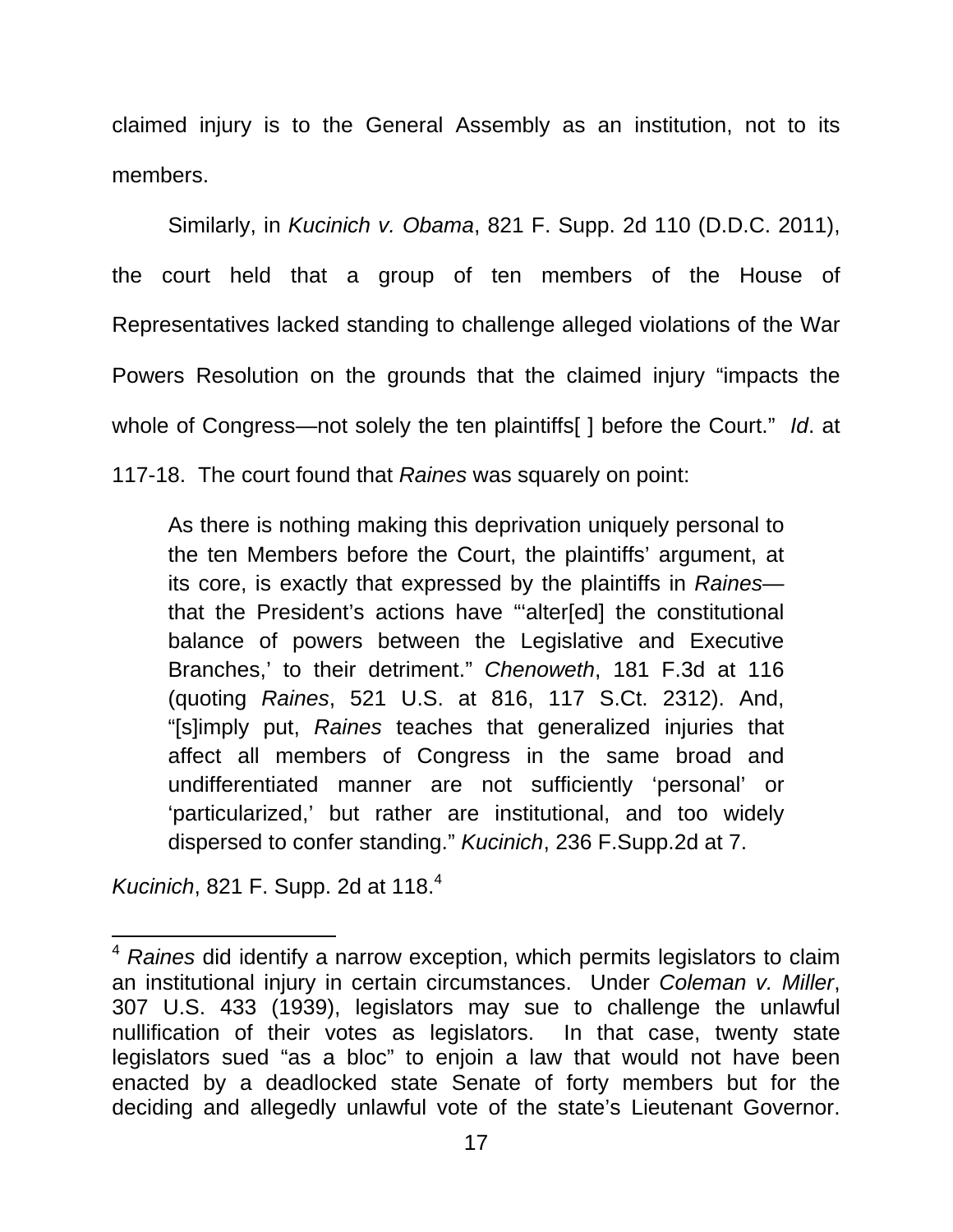In past circumstances, the General Assembly itself has recognized that individual legislators may not represent the body without authorization. Following Attorney General Herring's decision not to defend the Commonwealth's ban on same-sex marriage in 2014, the House of Delegates passed HB 706 to provide that a member of the General Assembly would have standing to represent the interests of the Commonwealth in a proceeding in which a provision of the Constitution of Virginia is contested or the constitutionality, legality, or application of a law established under legislative authority is at issue and the Governor and Attorney General choose not to defend the law. *See* Legislative Information System, H.B. 706 (2014 Session), http://lis.virginia.gov/cgibin/legp604.exe?141+sum+HB706. The bill was never enacted. *Id.*

Here, of course, Petitioners Howell and Norment have not obtained any authorization from the General Assembly to bring this suit, and whether

 $\overline{\phantom{a}}$ 

*Raines*, 521 U.S. at 821-24 (citing *Coleman*, 307 U.S. at 436-38). The *Raines* Court explained that "legislators whose votes would have been sufficient to defeat (or enact) a specific legislative Act have standing to sue if that legislative action goes into effect (or does not go into effect), on the ground that their votes have been completely nullified." *Id*. at 823. However, the *Coleman* exception has no application in this case because: (1) the legislator-petitioners have not sued as a bloc, just as two individual legislators; and (2) as in *Raines*, they "have not alleged that they voted for a specific bill, that there were sufficient votes to pass the bill, and that the bill was nonetheless deemed defeated." *Id*. at 824.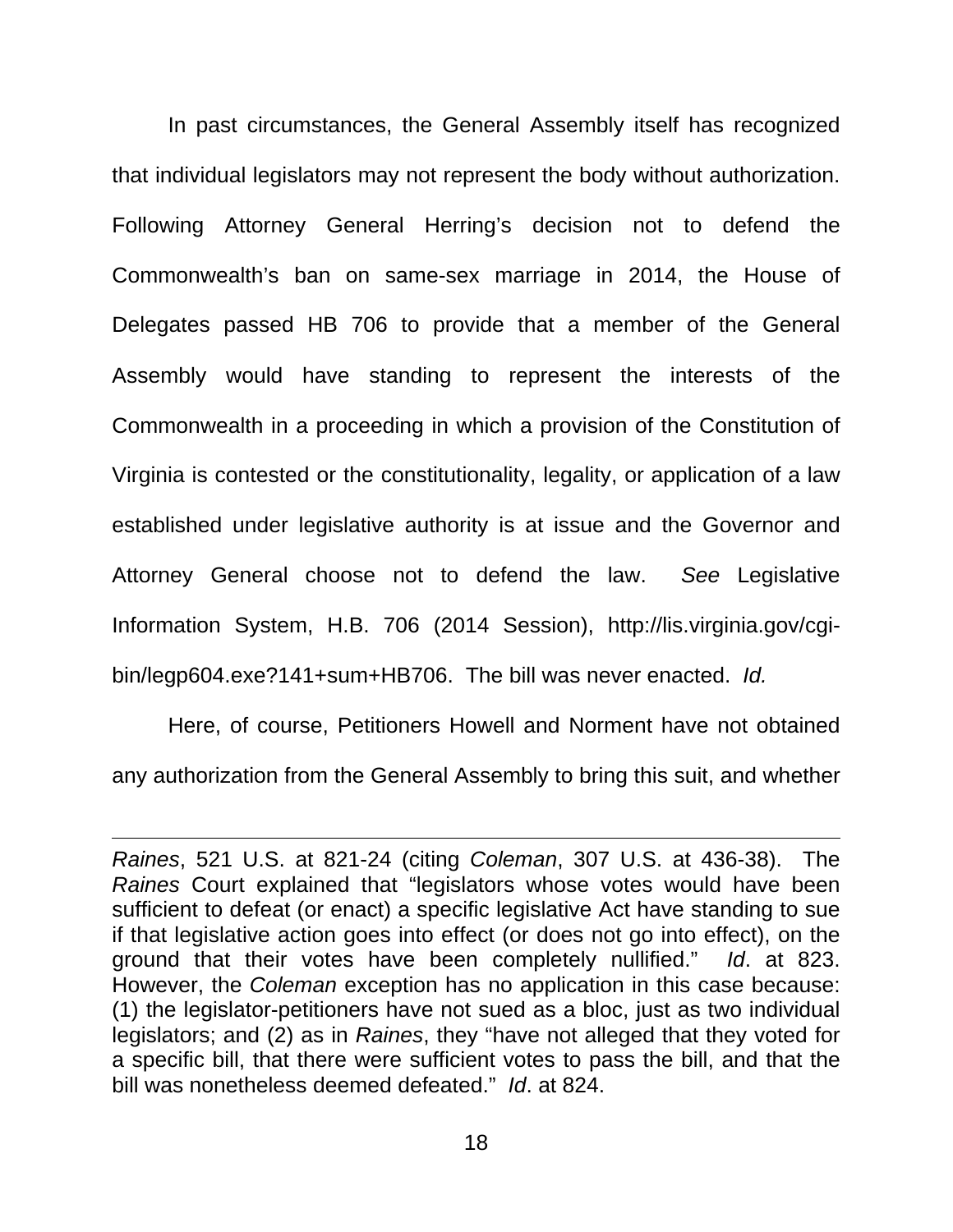doing so would even suffice to confer standing would itself be a close question under the circumstances of this case. This Court should "attach some importance to the fact that [the Petitioners have] not been authorized to represent their respective Houses of [the General Assembly]." *Raines*, 521 U.S. at 829. Indeed, *"*there is no claim that [the General Assembly], as an institution, has asserted that its role in the constitutional process has been diminished," and "there is certainly nothing to suggest that the plaintiff legislators speak on behalf of [the General Assembly] as a whole." *Kucinich*, 821 F. Supp. 2d at 118 (quoting *Kucinich v. Bush*, 236 F. Supp. 2d 1, 12 (D.D.C. 2002) (quoting *Allen v. Wright*, 468 U.S. 737, 752 (1984))) (citations, quotation marks and alterations omitted).

 Ultimately, this Petition for Writs of Mandamus and Prohibition is entirely different from a case like *Arizona State Legislature v. Arizona Independent Redistricting Commission*, 135 S. Ct. 2652 (2015), where the Supreme Court found that the Arizona Legislature had standing to bring a separation-of-powers claim because it was "an institutional plaintiff asserting an institutional injury, and it commenced this action after authorizing votes in both of its chambers." *Id*. at 2664.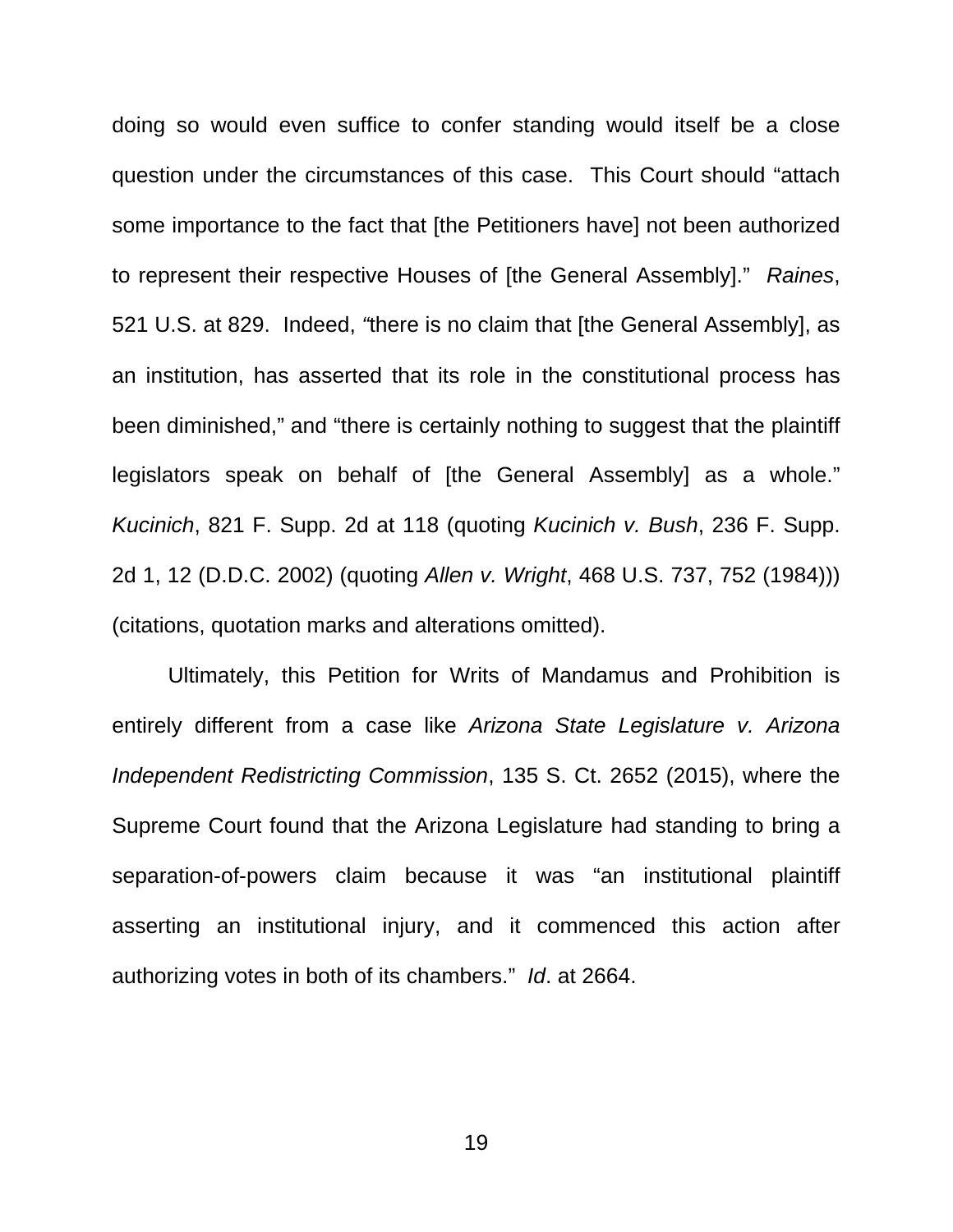Accordingly, Petitioners Howell and Norment have no standing to sue on behalf of any alleged injury to the Virginia General Assembly as an institution.

## **III. Petitioner Norment Does Not Have Standing To Challenge the April 22nd Executive Order Based on His Plans to Run for Reelection in November 2019.**

 Finally, Petitioner Norment contends he has standing because he intends to run for reelection in 2019. Petitioner Norment claims that he is injured by the April 22nd Executive Order because "he will be required to compete for re-election before an invalidly constituted electorate." (Petition  $39.)^5$ 

 Petitioner Norment appears to be alleging that he has so-called "competitor standing." *See Fulani v. Brady*, 935 F.2d 1324, 1327 (D.C. Cir. 1991) (recognizing concept of "competitor standing" in circumstances where "a defendant's actions benefitted a plaintiff's competitors, and thereby caused the plaintiff's subsequent disadvantage"). To establish socalled "competitor standing," a plaintiff must allege that he or she has suffered or will suffer a competitive disadvantage due to the challenged law, policy, or administrative decision. For example, in *LaRoque v. Holder*, 650 F.3d 777 (D.C. Cir. 2011), the candidate challenged the federal

 $\overline{\phantom{a}}$ 

<sup>&</sup>lt;sup>5</sup> Petitioner Speaker Howell does not allege that he intends to run for reelection.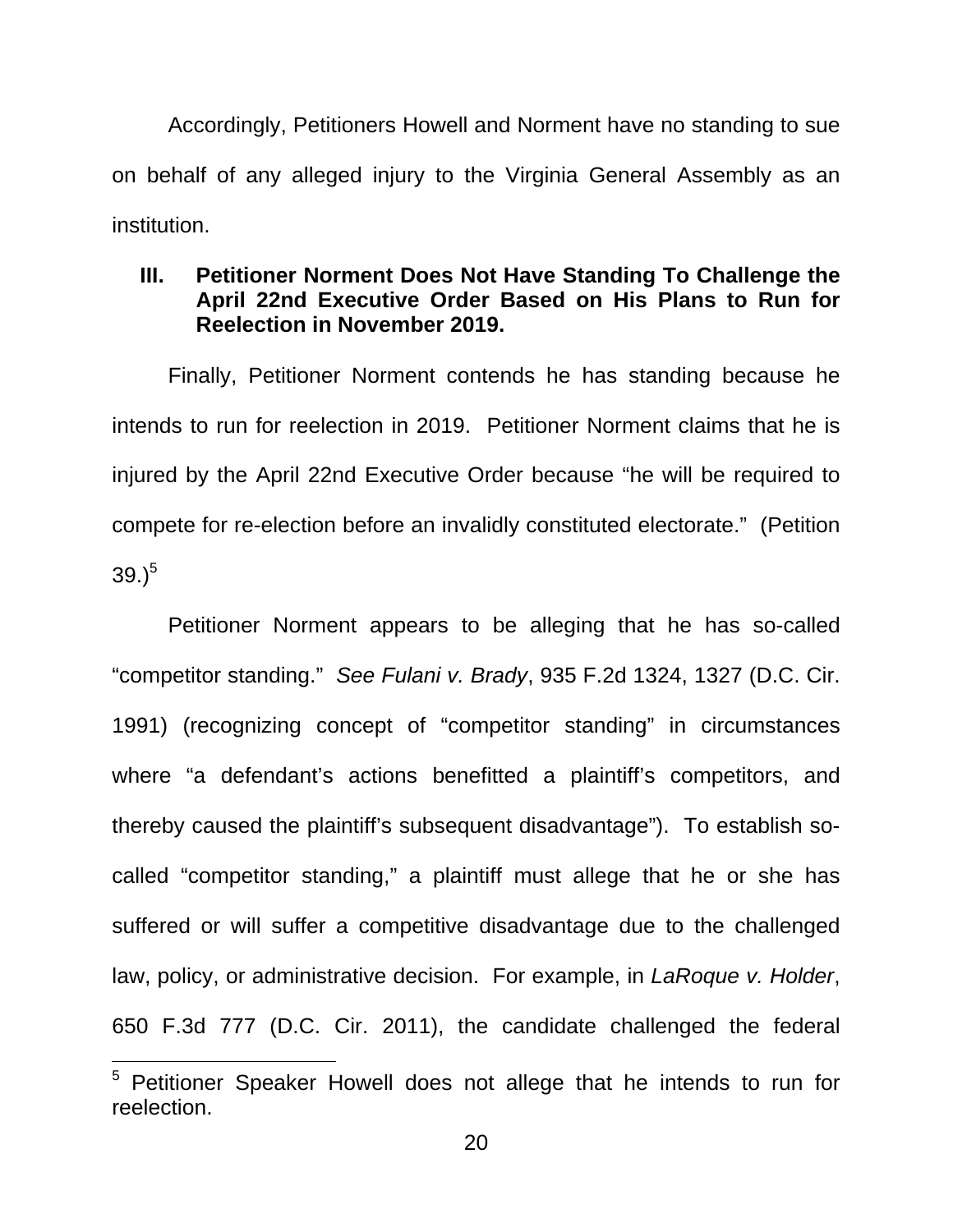government's refusal to preclear a non-partisan election system, specifically alleging that he would suffer a competitive disadvantage from the preservation of a partisan election system. *Id*. at 783-84. The court held that "such *competitive injuries* in the electoral arena can confer Article III standing." *Id*. at 786 (emphasis added); *see also, e.g., Fulani v. League of Women Voters Educ. Fund*, 882 F.2d 621, 626 (2d Cir. 1989) (holding candidate had standing to challenge § 501(c)(3) status of the League of Women Voters following League's exclusion of candidate from presidential primary debates, which had "palpably impaired Fulani's ability to compete on an equal footing with other significant presidential candidates"); *Vote Choice, Inc. v. DiStefano*, 4 F.3d 26, 36-37 (1st Cir. 1993) (holding that candidate had standing to challenge campaign finance regulations on the grounds that "the coerced choice between public and private financing . . . constitutes an injury of a kind sufficient to confer standing"); *Natural Law Party of the U.S. v. FEC*, 111 F. Supp. 2d 33, 44 (D.D.C. 2000) (concluding that "inability to compete on an equal footing" constitutes an injury in fact); *Common Cause v. Bolger*, 512 F. Supp. 26, 30–31 (D.D.C. 1980) (finding that congressional candidates had standing to challenge constitutionality of federal law which allegedly served to grant subsidies worth more than \$50,000 to incumbent candidates).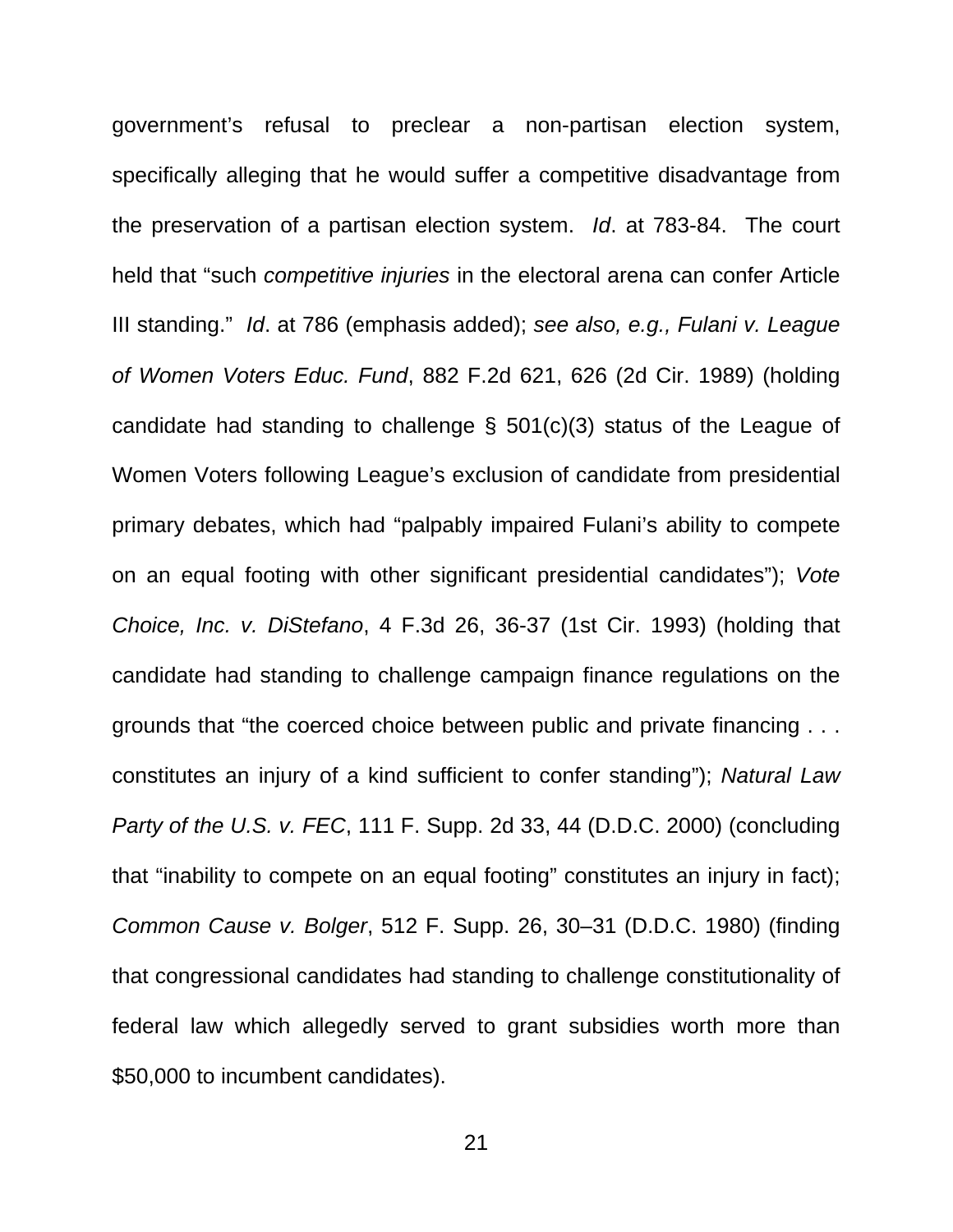Here, Plaintiff Norment has offered no allegation at all that he has suffered or will suffer any competitive disadvantage due to the Governor's method of re-enfranching ex-felons. Absent such an allegation, his claimed injury is entirely "conjectural" and "hypothetical." *Lujan v. Defenders of Wildlife*, 504 U.S. 555, 560 (1992). Petitioner Norment has not even alleged that the April 22nd Executive Order will have an "impact on the strategy and conduct of [his] political campaign" in 2019, *Vote Choice, Inc.*, 4 F.3d at 36-37, let alone hinder or hurt his chances of reelection. *Cf. Wittman v. Personhuballah*, 136 S. Ct. 1732, 1737 (2016) (dismissing appeal for lack of standing where there was no evidence that new districting plan would "flood[ ]" two intervenors' districts "with Democratic voters" and that "their chances of reelection [would] accordingly be reduced"); *id.* ("When challenged by a court (or by an opposing party) concerned about standing, the party invoking the court's jurisdiction cannot simply allege a nonobvious harm, without more.").

 While Petitioners rely on *Shays v. FEC*, 414 F.3d 76 (D.C. Cir. 2005), that case actually demonstrates precisely why Petitioner Norment's allegations are so deficient. In *Shays*, the court found that candidates could challenge certain rules promulgated by the Federal Election Commission because under those rules they would face "*intensified*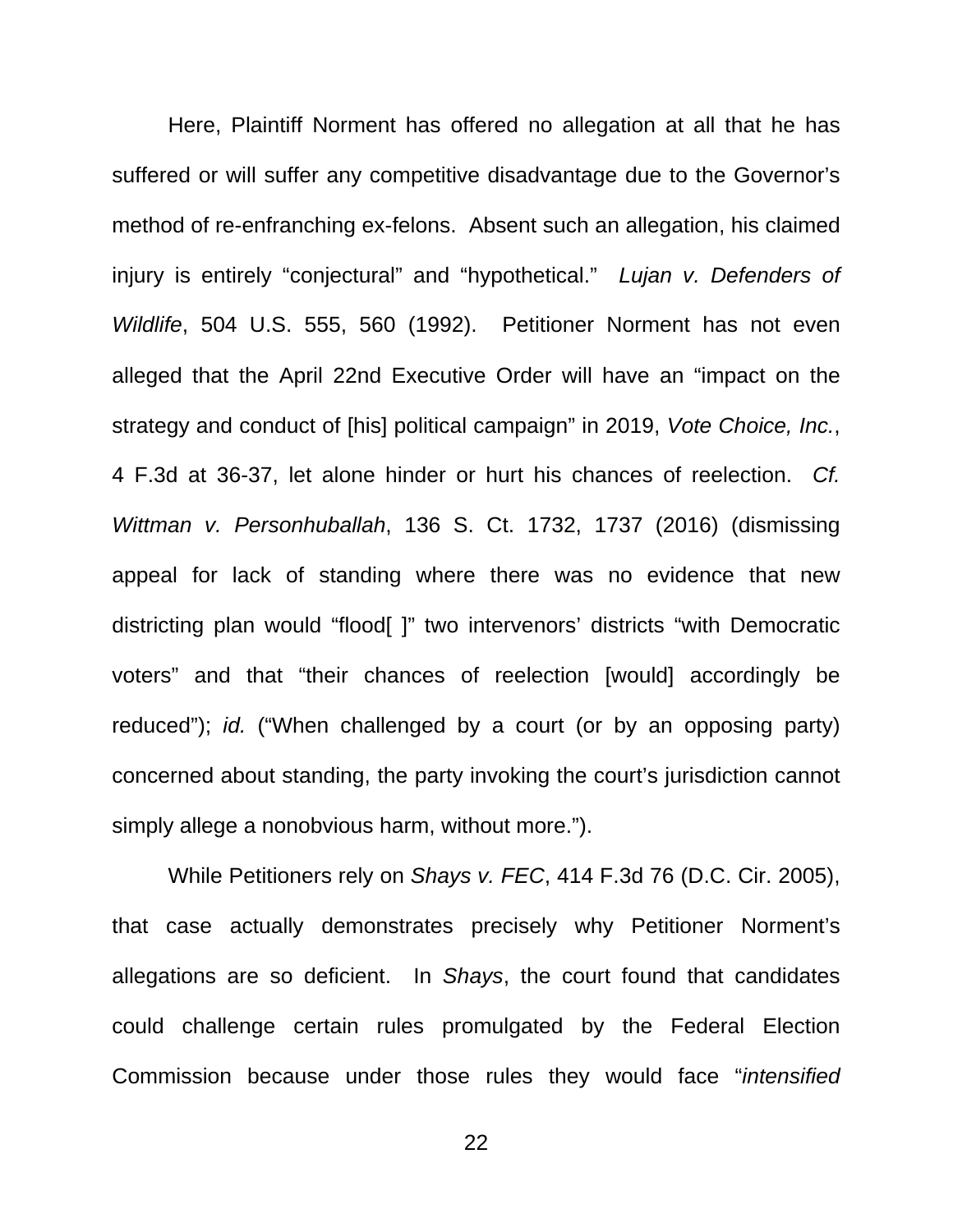competition" given that the rules allegedly "permit[ed] what [the Bipartisan Campaign Reform Act] prohibits" and thereby required the two Congressmen to "anticipate and respond to a broader range of competitive tactics than federal law would otherwise allow." *Id*. at 86 (emphasis in original). The court found that allegations they would face "additional competitors and additional tactics" was sufficient to confer standing. *Id*. Petitioner Norment has made no such allegation as to any concrete competitive harm he would face here.

 In addition to the fatal failure to mention what competitive disadvantage Petitioner Norment would suffer, it is significant that this lawsuit is being brought *more than three years in advance* of when Petitioner Norment will appear on the ballot in November 2019. A candidate cannot bring suit on competitor standing grounds if the contest is in the future and the challenged law poses no immediate threat. In *McConnell v. FEC*, 540 U.S. 93 (2003), *overruled on other grounds by Citizens United v. FEC*, 558 U.S. 310 (2010), the Supreme Court rejected Senator Mitch McConnell's claim to competitor standing in a 2003 suit challenging provisions of the McCain-Feingold campaign finance reform act. Senator McConnell's assertion in 2003 that he would face the prospect of a competitive disadvantage "45 days before the Republican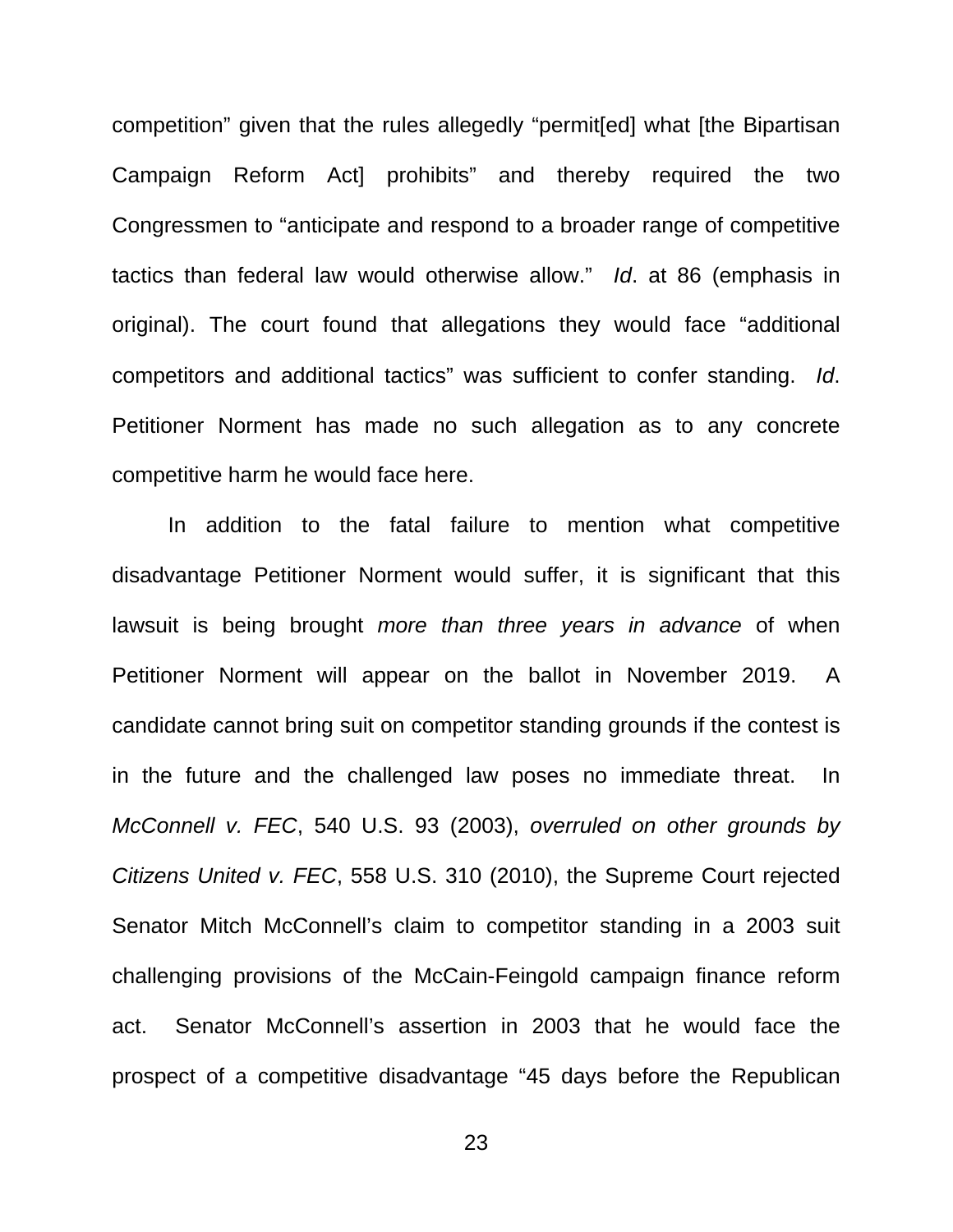primary election in 2008" was deemed "too remote temporally" to establish standing. *Id*. at 226.

 Similarly, any hypothetical injury to Petitioner Norment could not possibly come to pass until the 2019 cycle and, in any event, he has not identified or even hinted at what competitive disadvantage he would face from the restoration of civil rights to ex-felons. At this time, three years out from the 2019 Virginia legislative elections, Petitioner Norment has no declared opponent and, if he were to run unopposed, there *per se* could not be any competitive disadvantage to confer competitor standing. This is not hypothetical. Last year, in 2015, 17 of Virginia's 40 Senators (42.5 percent) were elected in uncontested races and, in 2011, 2007 and 1995, Petitioner Norment himself ran unopposed.<sup>6</sup> Petitioner Norment has no present interest which is "concrete and particularized" and "actual or imminent." Wilkins, 264 Va. at 459.<sup>7</sup> He opposes the April 22nd Executive Order but ultimately lacks "a direct, immediate, . . . and substantial interest" in the outcome. *Virginia Beach Beautification Comm'n v. Bd. of Zoning Appeals* 

 $\overline{\phantom{a}}$ 

<sup>6</sup> *See* Virginia Dept. of Elections, Elections Database, http://historical.elections.virginia.gov/elections/search/year\_from:1982/year \_to:2015/office\_id:9/stage:General (last visited June 21, 2016).

 $7$  According to a case Petitioners' brief cites, "Any concrete, particularized, *non-hypothetical* injury to a legally protected interest in sufficient." *Charles H. Wesley Educ. Found., Inc. v. Cox*, 408 F.3d 1349, 1352 (11th Cir. 2005) (emphasis added).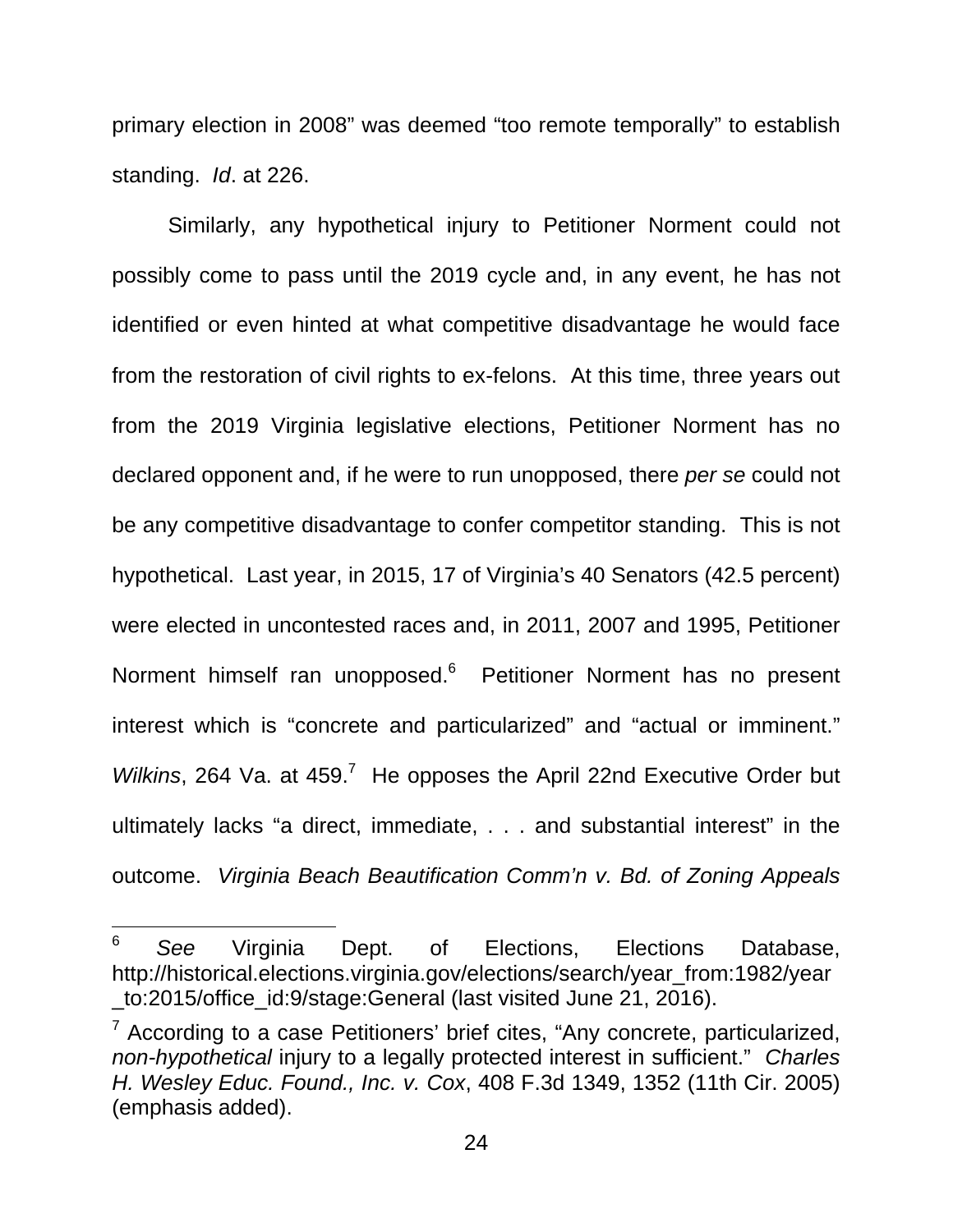*of City of Va. Beach*, 231 Va. 415, 420 (1986) (quoting *Nicholas*, 161 Va. at 593).

 The cases on competitor standing underscore that it is insufficient to simply allege illegality in the campaign environment or the structuring of the electorate. Even assuming that competitor standing could be premised on the mere addition of newly-enfranchised voters, Petitioner Norment has not alleged any competitive disadvantage whatsoever from the April 22nd Executive Order and therefore has not identified any legally cognizable injury he will experience as a competitor in the 2019 Virginia Senate elections.

#### **CONCLUSION**

*Amicus curiae* FELN fully supports Respondents' arguments on the merits as to why the April 22nd Executive Order is lawful and proper. However, this Court need not reach the merits because Petitioners do not have standing to raise the lawfulness of the April 22nd Executive Order in this Court. The Court should dismiss the petition for writs of prohibition and mandamus.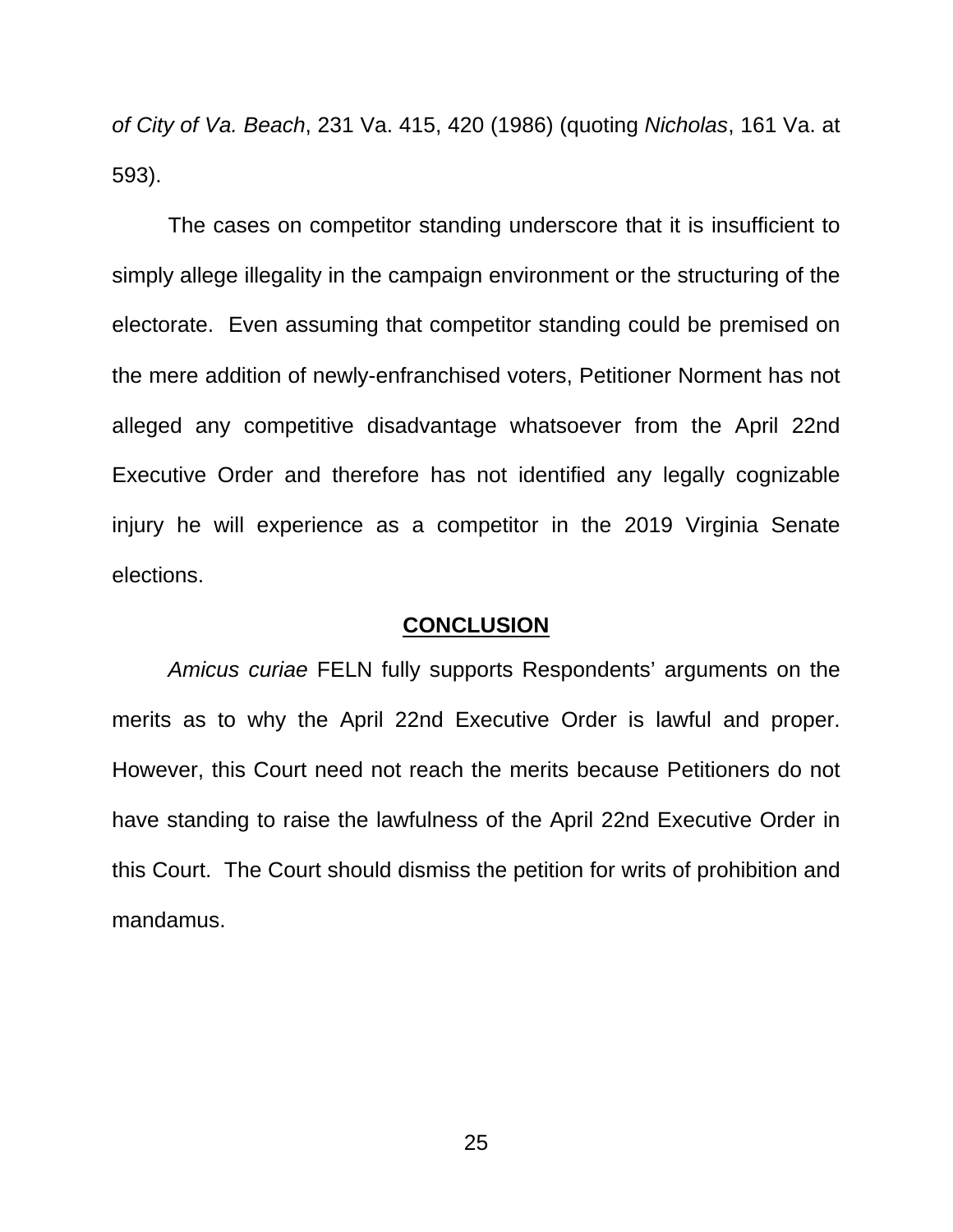Dated: June 27, 2016

Respectfully submitted,

*Amicus Curiae* Fair Elections Legal **Network** 

By Counsel

Jon Sherman\* Fair Elections Legal Network 1825 K St. NW, Suite 450 Washington, DC 20006 jsherman@fairelectionsnetwork.com Phone: (202) 331-0114 Fax: (202) 331-1663

/s/ Jan A. Larson Jan A. Larson VA Bar No. 76959 Jessica Ring Amunson\* Mark P. Gaber\* Jenner & Block LLP 1099 New York Avenue, NW Suite 900 Washington, DC 20001 janlarson@jenner.com jamunson@jenner.com mgaber@jenner.com Phone: (202) 639-6000 Fax: (202) 639-6066

\**Pro hac vice* motions pending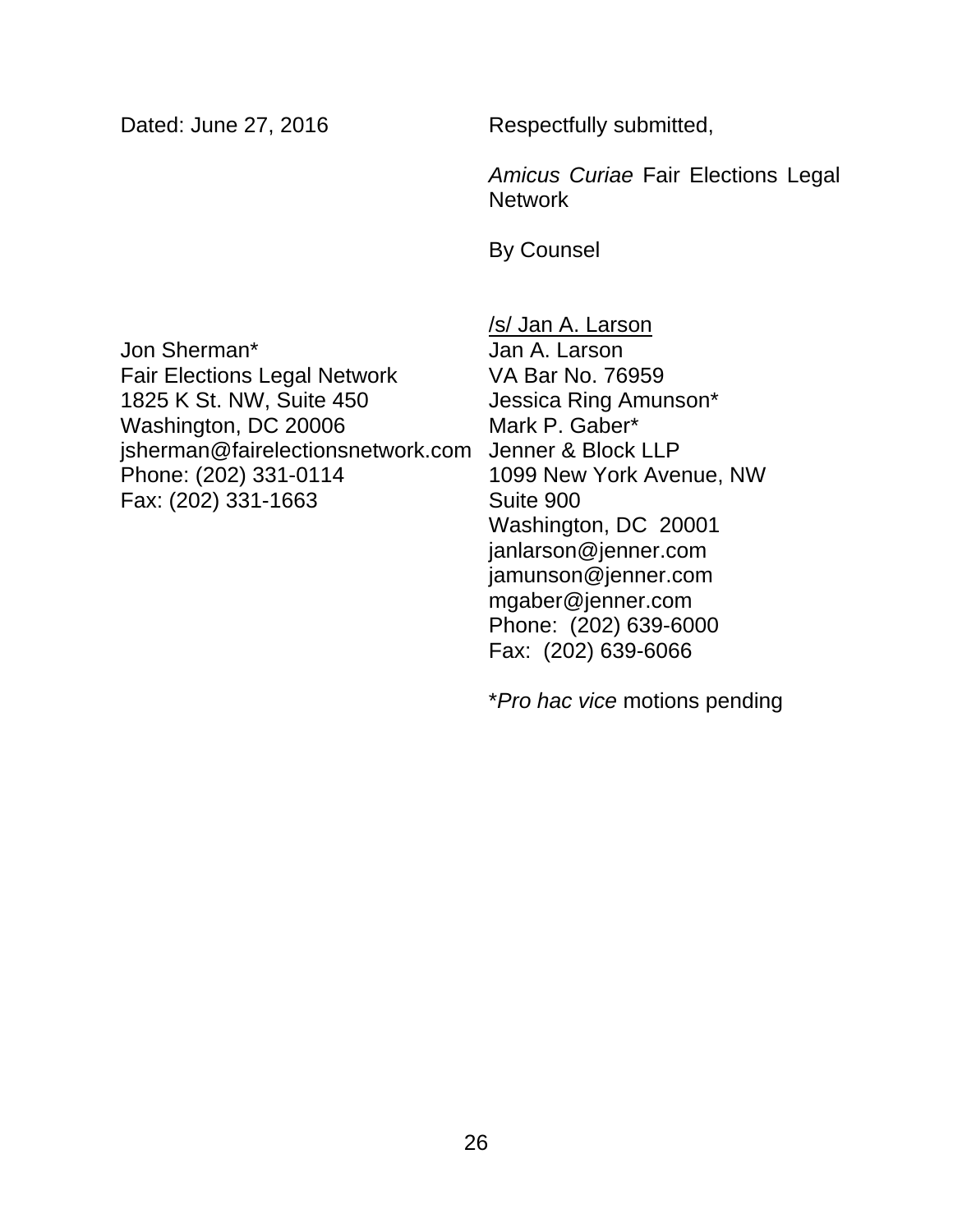## **CERTIFICATE OF SERVICE AND FILING**

I, Jan A. Larson, I certify under Rule 5:26(h) that on June 27, 2016, this document was filed electronically with the Court, in Portable Document Format, and ten printed copies were hand-delivered to the Clerk's Office in compliance with Rule 5:26(e). This brief complies with Rule 5:26(b) because the portion subject to that rule does not exceed 50 pages. A copy was electronically mailed to:

Haley N. Proctor Cooper & Kirk, PLLC 1523 New Hampshire Avenue NW Washington, DC 20036 (202) 220-9600 hproctor@cooperkirk.com

*Counsel for Petitioners* 

William S. Consovoy Bryan K. Weir Consovoy McCarthy Park PLLC 3033 Wilson Boulevard Suite 700 Arlington, VA 22201 Tel: (703) 243-9423 will@consovoymccarthy.com bryan@consovoymccarthy.com

*Counsel for Amici Curiae Former Commonwealth's Attorneys Attorneys General of Virginia* 

Stuart A. Raphael Solicitor General Office of the Attorney General 202 North 9th Street Richmond, VA 23219 (804) 786-7240 sraphael@oag.state.va.us

*Counsel for Respondent* 

James E. Plowman Commonwealth's Attorney for Loudoun County oca@loudoun.gov 20 E. Market Street Leesburg, VA 20176 (703) 777-0242 (703) 777-0160 (fax)

*Counsel for Amici Curiae* 

 /s/ Jan A. Larson Jan A. Larson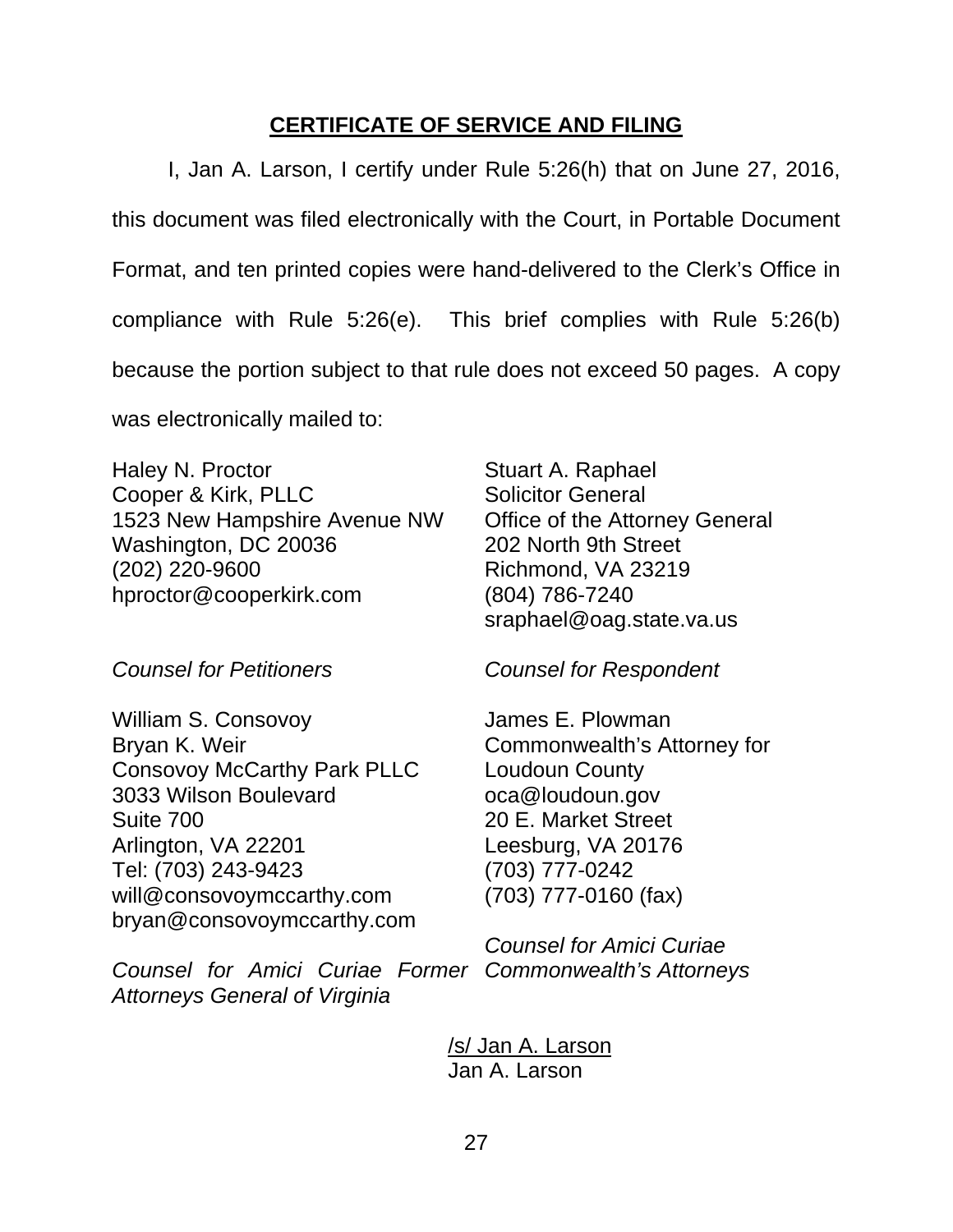## **APPENDIX: WRITTEN CONSENT TO FILE AMICUS BRIEF**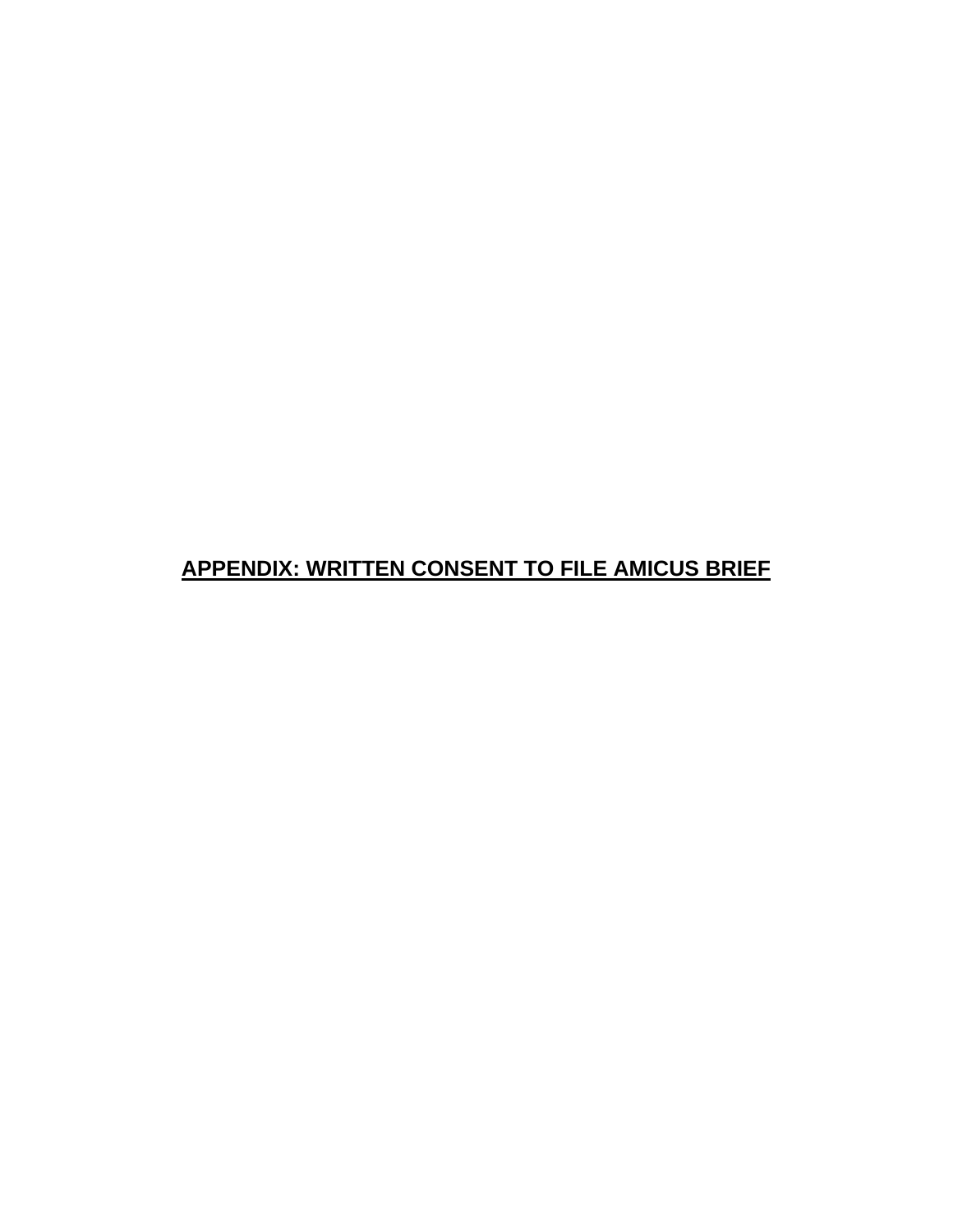#### **Gaber, Mark P.**

| From:    | Michael W. Kirk [mkirk@cooperkirk.com]                                                |
|----------|---------------------------------------------------------------------------------------|
| Sent:    | Wednesday, June 15, 2016 4:39 PM                                                      |
| To:      | Amunson, Jessica Ring; Chuck Cooper                                                   |
| Subject: | RE: Request for Written Consent to File Amicus in Howell, et al. v. McAuliffe, et al. |

Hi Jessie –

We hope all is well with you as well, and we're sorry we're not on the same side with you in this case.

The parties have agreed to blanket consents covering all amici, and we communicated that agreement to the clerk's office this afternoon, so you may file your brief without seeking leave.

MWK

**From:** Amunson, Jessica Ring [mailto:JAmunson@jenner.com] **Sent:** Wednesday, June 15, 2016 4:29 PM **To:** Chuck Cooper; Michael W. Kirk **Subject:** Request for Written Consent to File Amicus in Howell, et al. v. McAuliffe, et al.

Chuck and Michael:

I hope that all is well with both of you. I am writing to you in your capacity as counsel for Petitioners in the *Howell, et al. v. McAuliffe, et al.* case in the Supreme Court of Virginia. Pursuant to Rule 5:30, I am writing to seek your consent to file an *amicus* brief on behalf of Fair Elections Legal Network in support of Respondents.

Please let me know by return email whether Petitioners consent to the filing of the brief.

Best, Jessie

#### **Jessica Ring Amunson**

**Jenner & Block LLP**  1099 New York Avenue, N.W. Suite 900, Washington, DC 20001-4412 | jenner.com +1 202 639 6023 | TEL +1 202 661 4993 | FAX JAmunson@jenner.com Download V-Card | View Biography

CONFIDENTIALITY WARNING: This email may contain privileged or confidential information and is for the sole use of the intended recipient(s). Any unauthorized use or disclosure of this communication is prohibited. If you believe that you have received this email in error, please notify the sender immediately and delete it from your system.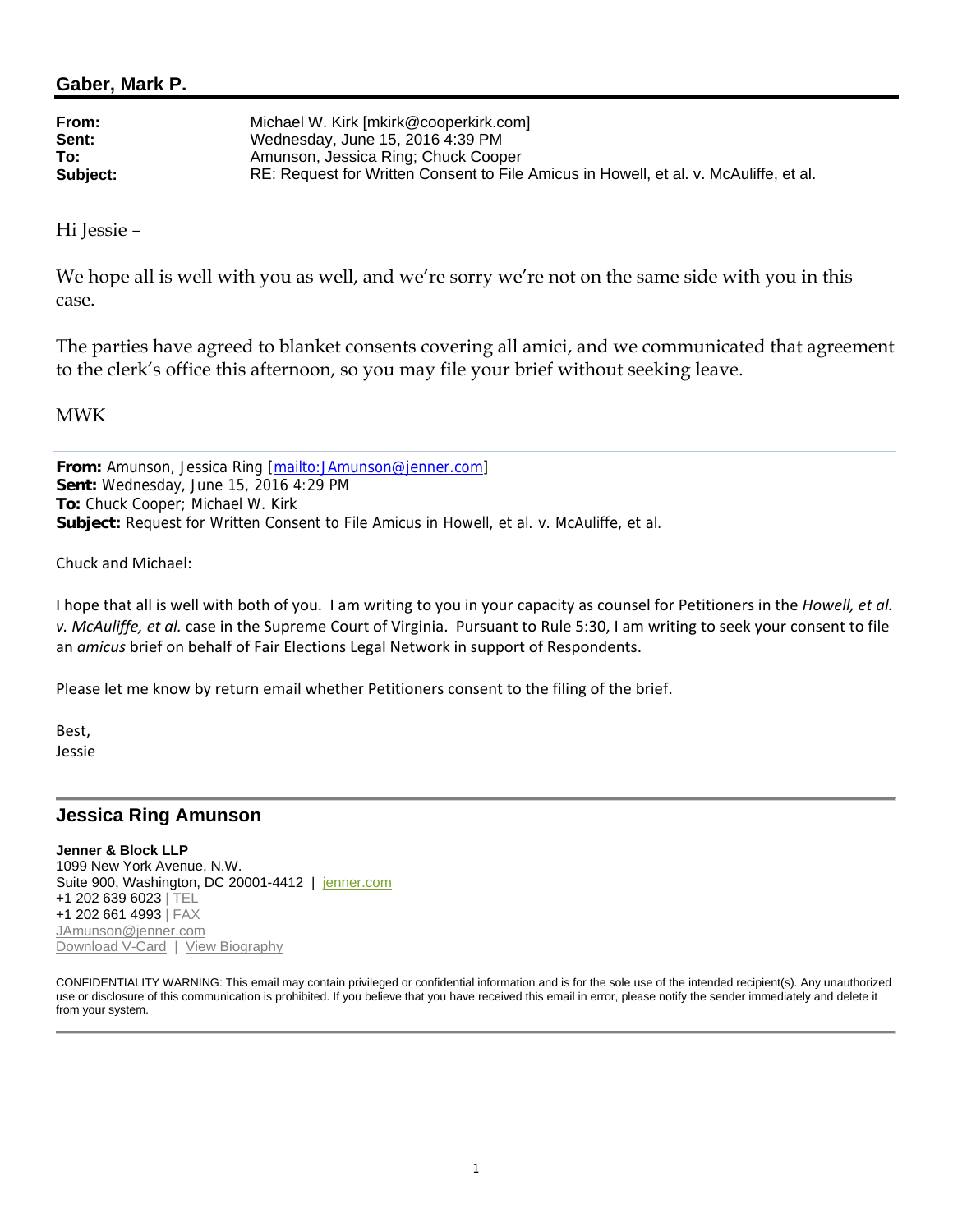#### **Gaber, Mark P.**

| From:<br>Sent: | Raphael, Stuart A. [SRaphael@oag.state.va.us]<br>Wednesday, June 22, 2016 3:32 PM     |
|----------------|---------------------------------------------------------------------------------------|
| To:            | Amunson, Jessica Ring                                                                 |
| $Cc$ :         | Cox. Trevor S.                                                                        |
| Subject:       | RE: Request for Written Consent to File Amicus in Howell, et al. v. McAuliffe, et al. |

Thank you, Jessie. Yes, Respondents consent.

Best regards,

**Stuart** 

**Stuart A. Raphael Solicitor General Office of the Attorney General**  202 North 9th Street Richmond, Virginia 23219 (804) 786-7240 Office (703) 626-9153 Mobile SRaphael@oag.state.va.us http://www.ag.virginia.gov

#### **Please note our address has changed.**



**From:** Amunson, Jessica Ring [mailto:JAmunson@jenner.com] **Sent:** Wednesday, June 22, 2016 2:29 PM **To:** Raphael, Stuart A. **Subject:** Request for Written Consent to File Amicus in Howell, et al. v. McAuliffe, et al.

Stuart:

I am writing to you in your capacity as counsel for Respondents in the *Howell, et al. v. McAuliffe, et al*. case in the Supreme Court of Virginia. Pursuant to Rule 5:30, I am writing to seek your written consent to file an amicus brief on behalf of Fair Elections Legal Network in support of Respondents.

Please let me know by return email whether Respondents consent to the filing of the brief.

Best, Jessie

#### **Jessica Ring Amunson**